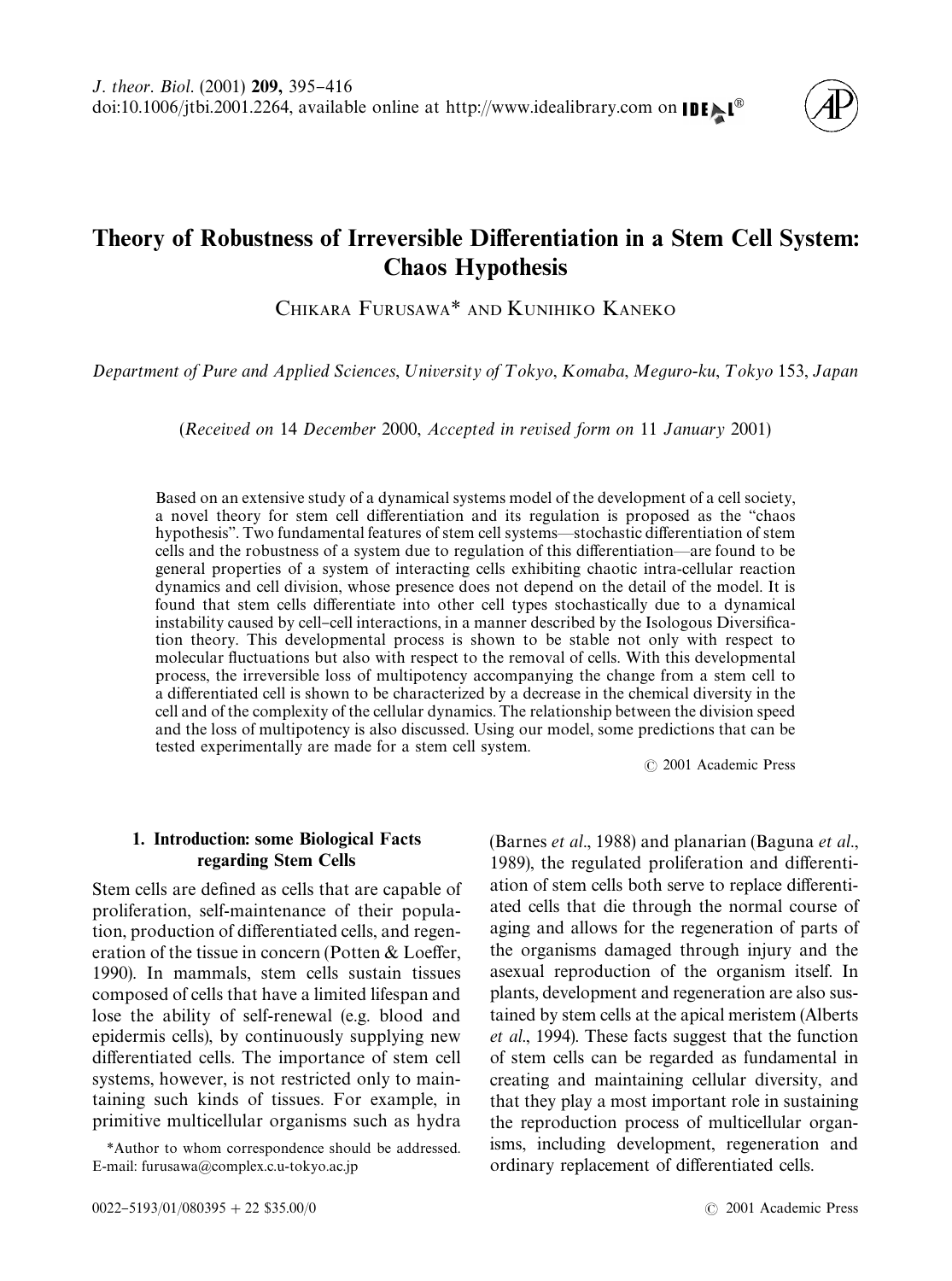An important feature of a stem cell system is the robustness of the system with regard to cell population, as exemplified by regeneration. When tissue is damaged, active stem cells reappear through the activation of quiescent stem cells or the de-differentiation of neighboring cells. The proliferation and differentiation of these stem cells is regulated, depending on the environment in such a way that the damaged tissue can be repaired. For example, in a hematopoietic system, when the number of terminal differentiated cells of a particular type (e.g. red blood cells) is decreased due to some externally applied influence, the production of this cell type through differentiation is increased, and the original population distribution is recovered [\(Alberts](#page-19-0) *et al*[., 1994\).](#page-19-0)

Although the behavior of stem cells has been studied intensely because of their biological and medical importance, the problem of how stem cells determine their own fates (either self-renewal or differentiation) is still unsolved. Concerning the "decision" of a stem cell to differentiate, two major hypotheses have been proposed. One of these is the cell-intrinsic hypothesis, according to which stem cell differentiation is triggered by an intra-cellular program. The other is the inductive hypothesis, according to which differentiation is caused by inductive signals received from outside the system, which causes a change in some stem cells that leads to differentiation.

A most important model representing the cell-intrinsic hypothesis is the stochastic differentiation model, proposed to describe the hematopoietic stem cell system by Till *et al*[. \(1964\).](#page-20-0) They observed heterogeneity in the number of stem cells in spleen colonies which originate from a single stem cell. They explained this heterogeneity in terms of the hypothesis that each decision of a stem cell to either undergo self-renew or differentiation is stochastic, with a given fixed probability. [Nakahata](#page-20-0) *et al*. (1982) extended this stochastic determination hypothesis to the commitment of multipotential progeneitor cells to individual lineages in a hematopoietic system. They prepared two daughter cells derived from a single multipotential stem cell and cultivated them independently under identical conditions. Repeating this experiment a number of times, they found that the distributions of two such

colonies generated by paired daughter cells often turned out to be different from each other. These experiments clearly demonstrate that microscopic fluctuations of an intra-cellular state can be amplified, and led to stochastic behavior of stem cells. Following these experiments, the stochastic differentiation model is extended to other stem cell systems, such as those of the central nervous system [\(Douarin & Dupin, 1993\),](#page-19-0) hydra [\(David & MacWilliams, 1978\),](#page-19-0) and interstitial crypts (Loeffler *et al.*, 1993).

In experiments on several stem cell systems, spontaneous differentiation has been observed, and in terms of the observables considered in those studies, it appears that it occurs in a stochastic manner. Although external signal molecules, such as growth factors, are required to maintain these systems, it has been found that the differentiation of stem cells does not require any signals from the outside providing inhomogeneity among the state of stem cells to govern their decision to differentiate or not. From these results, it can be concluded that the inductive hypothesis of stem cell differentiation is incorrect, and that diversity comes from inside the system.

It should be noted that the cell-intrinsic hypothesis does not exclude the possibility that extrinsic factors can affect a stem cell's behavior. Certainly, signal molecules can regulate the behavior of cells in a stem cell system. For example, experiments using hematopoietic stem cells both *in vivo* and *in vitro* suggest that the presence of signal molecules, such as colony stimulating factors (CSFs) and interleukins, is essential for the survival and proliferation of the cells [\(Ogawa,](#page-20-0) [1993\)](#page-20-0). *In vivo*, these signal molecules, including diffusive chemicals and cell surface proteins, are released by cells of several types, such as stem cells, differentiated cells, and neighboring cells, like stromal cells in bone marrow. These signals sustain the complex interactions among these cells in the stem cell system. These complex interaction are responsible for the robustness of such systems that is generally observed.

An interesting and important underlying question here is whether the nature of this differentiation depends on these cell-cell interactions. In other words, it is yet unknown whether the probabilities involved in differentiation are controlled extrinsically. The original form of the stochastic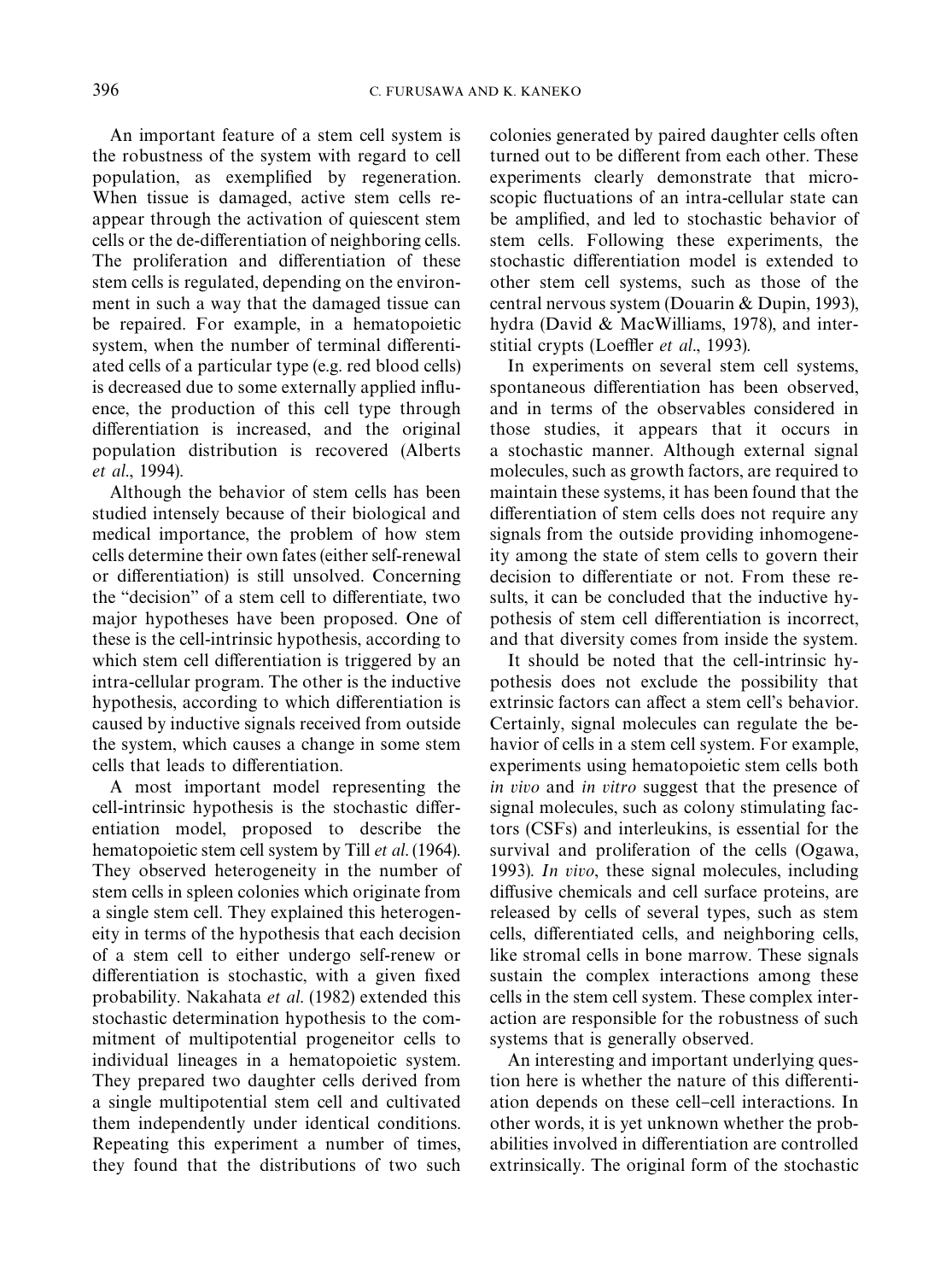model assumes that the probability of differentiation is fixed, and that cell population is regulated by controlling the proliferation and survival of cells. However, there are some experiments which suggest that this probability can be controlled by extrinsic factors. For example, when a single hematopoietic stem cell is transplanted into a mouse whose hematopoietic system has been destroyed through irradiation, this cell can reconstitute the hematopoietic system with high probability (Osawa *et al*[., 1996\).](#page-20-0) This result implies that, the probability of differentiation is externally controlled at least in the case where there are only a small number of stem cells. The regulation of this probability has also been reported in the spontaneous differentiation of hydra stem cells [\(David & MacWilliams, 1978\).](#page-19-0) These experimental results suggest that the existence of regulation of differentiation keeps the system stable with respect to external perturbations.

Summarizing the discussion of the previous section, the following features characterize a stem cell system.

- 1. The diversity of cell types resulting from differentiation from a stem cell emerges without any influence from the outside of the system. This differentiation occurs stochastically.
- 2. The proliferation and differentiation of cells in a system is regulated by cell-cell interactions. This regulation keeps the system stable with respect to external perturbations.

Note that, the origin of stochastic differentiation is yet unknown in the context of molecular biology. A simple explanation for this could be random collisions of specific chemical substances in a cell. For example, such stochasticity is expected in the case where differentiation is caused by the reaction of a DNA molecule and a regulator protein through a chance encounter.

If such uncontrollable random collisions were the sole cause of stochastic differentiation, however, it would be very difficult to imagine a mechanism to regulate the probability itself. If differentiation were caused by a specific stochastic reaction of this kind, this reaction should be controlled by other stochastic chemical reactions. These chemical reactions may form a complex reaction network, in which each reaction often is

accompanied by a large fluctuation arising from stochastic reactions among a small number of chemical substances. Now, exercising control to change the rate of some specific reaction in such a network would probably be very difficult.

Here, we note that chaotic dynamics provide a plausible mechanism for such a control of the probabilistic behavior involved in differentiation, because a set of deterministic equations that describe biochemical reaction networks in a cell can yield stochastic behavior in the form of chaotic dynamics. As long as information concerning the internal cellular state is not precisely known to us, differentiation must appear stochastic. On the other hand, since this "stochastic" behavior is generated by a deterministic mechanism, it is possible that chaotic dynamics of the biochemical reaction networks in cells provide a mechanism for the self-regulation of differentiation.

In the present paper, we propose this "*chaos hypothesis*" of stem cell differentiation, in which the nonlinear dynamics of intra-cellular chemical reactions and cell–cell interactions are essential. Indeed, the authors and T. Yomo have carried out several numerical experiments modeling interacting cells with internal biochemical networks and cell divisions, and proposed the Isologous Diversification theory as a general mechanism of the spontaneous differentiation of replicating biological units [\(Kaneko & Yomo,](#page-20-0) [1994, 1997, 1999;](#page-20-0) [Furusawa & Kaneko, 1998a,b\).](#page-19-0) The background of this theory lies in the dynamics clustering in coupled dynamical systems [\(Kaneko 1990, 1994\)](#page-20-0).*\** According to this theory, cells exhibiting oscillatory chemical reactions differentiate through interaction with other cells. These differentiations are not caused by specific substances, but, rather, are brought about by orbital instabilities inherent in the underlying nonlinear dynamics. The cell society including various distinct cell types is stable with respect to external perturbations up to a certain degree, including the removal of some cells.

Here, we attempt to capture characteristic dynamics of stem cell systems using the above theoretical framework. The *chaos hypothesis* for

*<sup>\*</sup>* See also Appendix A for a brief introduction to the background of dynamical systems.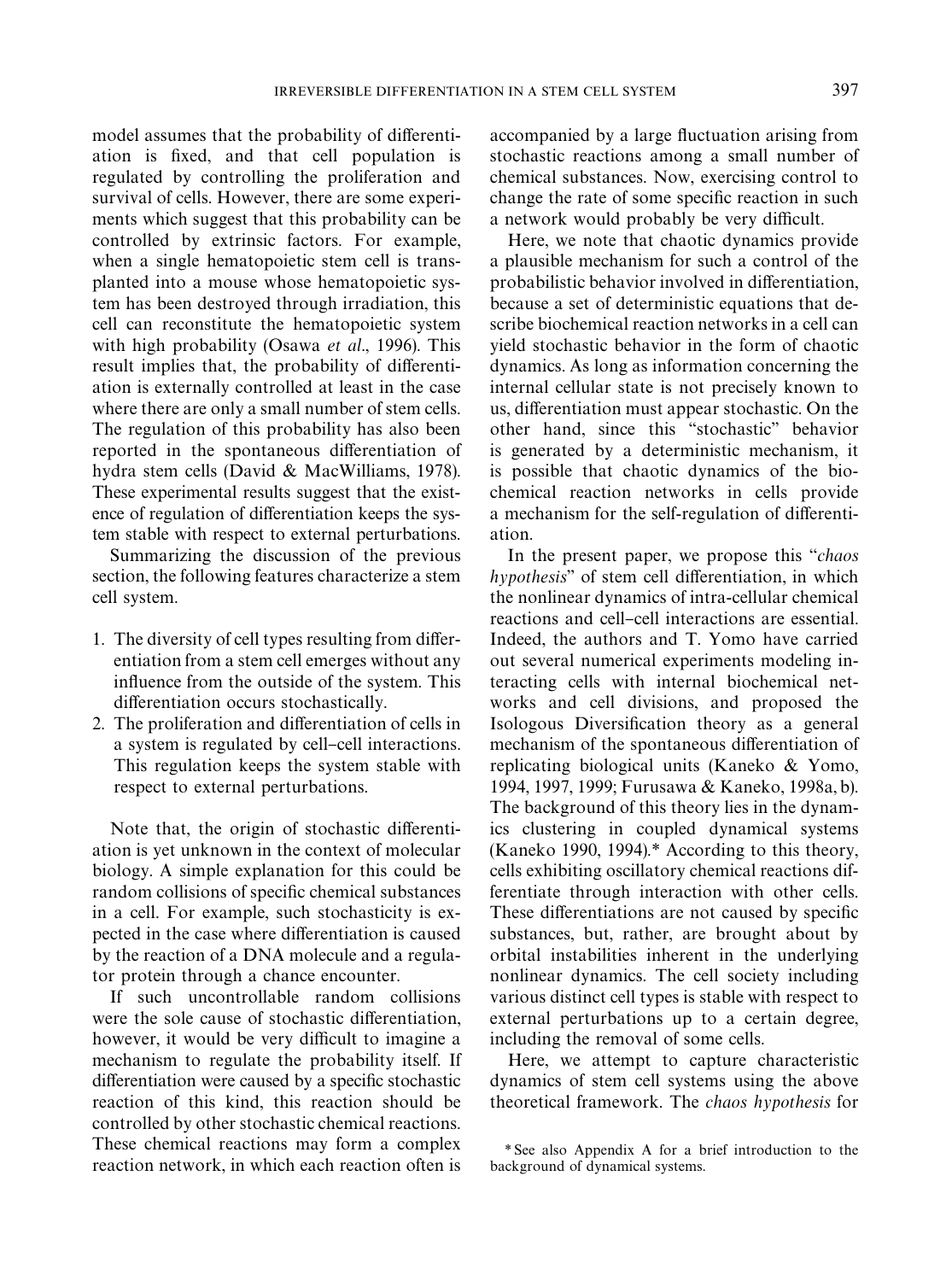stem cell dynamics is proposed, according to which stochastic differentiation is a result of chaotic dynamics of the cell system arising from intra-cellular chemical reactions and cell-cell interactions. These differentiations are controlled in a manner that depends on the distribution of cell types. This control results in a system whose overall features are stable even without the presence of an external regulation mechanism. Irreversible differentiation leading to a loss of multipotency is characterized theoretically.

### 2. Model

First, we summarize our standpoint for designing the model of a stem cell system.

Due to the complexity of cellular dynamics in real organisms, it is almost impossible to construct a model that gives results in precise agreement with the quantitative behavior of real biological processes. Of course, one could go about constructing a complicated model with the sole purpose of precisely reproducing experimental data obtained in cell biology studies and in this way imitate the behavior of living cells. However, such mimicry would get us no closer to understanding the essence of cellular systems, because any similar behavior to real biological processes could be obtained by adding complicated mechanisms. With such a model, we can neither identify the essential features of stem cells nor extract universal features that are present in all stem cell systems. By contrast, we start with a simple model containing only the essential features of biological systems, and with this we attempt to capture the universal behavior exhibited by all cell societies.

To investigate cell differentiation and the robustness of cell societies, the authors and T. Yomo have considered simple models consisting only of the following basic cell features.

- $\bullet$  Internal dynamics consisting of a biochemical reaction network within each cell.
- Interactions between cells (inter-cellular dynamics).
- quantities).<br>• Cell division and cell death.
- Cen division and cen death.<br>• Molecular fluctuations in the intra-cellular reaction dynamics.

### 2.1. INTERNAL CHEMICAL REACTION DYNAMICS

Within each cell, there is a network of biochemical reactions. This network includes not only a complicated metabolic network but also reactions associated with genetic expressions, signaling pathways, and so forth. In the present model, a cellular state is represented by the concentrations of *k* chemicals. The dynamics of the internal state of each cell is expressed by a set of internal state of each cent is expressed by a set of<br>variables  $\{x_i^{(1)}(t), \ldots, x_i^{(k)}(t)\}$  representing the concentrations of the *k* chemical species in the *i*-th cell at time *t*.

As the internal chemical reaction dynamics, we choose a catalytic network among the *k* chemicals. Each reaction from some chemical *i* to some chemical *j* is assumed to be catalysed by a third chemical  $\ell$ , which is determined randomly. To represent the reaction matrix we use the notation<sup> $\dagger$ </sup> *Con*(*i*, *j*,  $\ell$ ), which takes the value 1 when the reaction from chemical *i* to chemical *j* is catalysed by  $\ell$ , and 0 otherwise. Each chemical acts as a substrate to create several enzymes for other reactions and there are several paths to other chemicals from each chemical. Thus, these reactions form a complicated network. The matrix  $Con(i, j, \ell)$  is generated randomly before a simulation, and is fixed throughout this simulation.

We denote that the rate of increase of  $x_i^{(m)}(t)$ we denote that the rate of increase of  $x_i^{(i)}(t)$ ] through a reaction from chemical *j* to chemical *m* catalysed by  $\ell$  as  $ex_i^{(j)}(t)(x_i^{(\ell)}(t))^{\alpha}$ , where *e* is the coefficient for the  $ex_i^{(j)}(t)(x_i^{(\ell)})$ chemical reaction and  $\alpha$  is the degree of catalysation. For simplicity, we use identical values of  $e$  and  $\alpha$  for all paths. In this paper, we adopt  $\alpha = 2$ , which implies a quadratic effect of enzymes. This specific choice of a quadratic effect is not essential in our model of cell differentiation.

Furthermore, we take into account the change in the volume of a cell, which varies as a result of the transportation of chemicals between the cell and the environment. For simplicity, we assume that the total concentration of chemicals in a cell that the total concentration of chemicals in a cell<br>is constant,  $\sum_{m} x_i^{(m)} = const.$  It follows that the volume of a cell is proportional to the sum of the quantities of all chemicals in the cell. The volume change is calculated from the transport, as discussed below.

<sup>-</sup>Precisely speaking, this should be called tensor.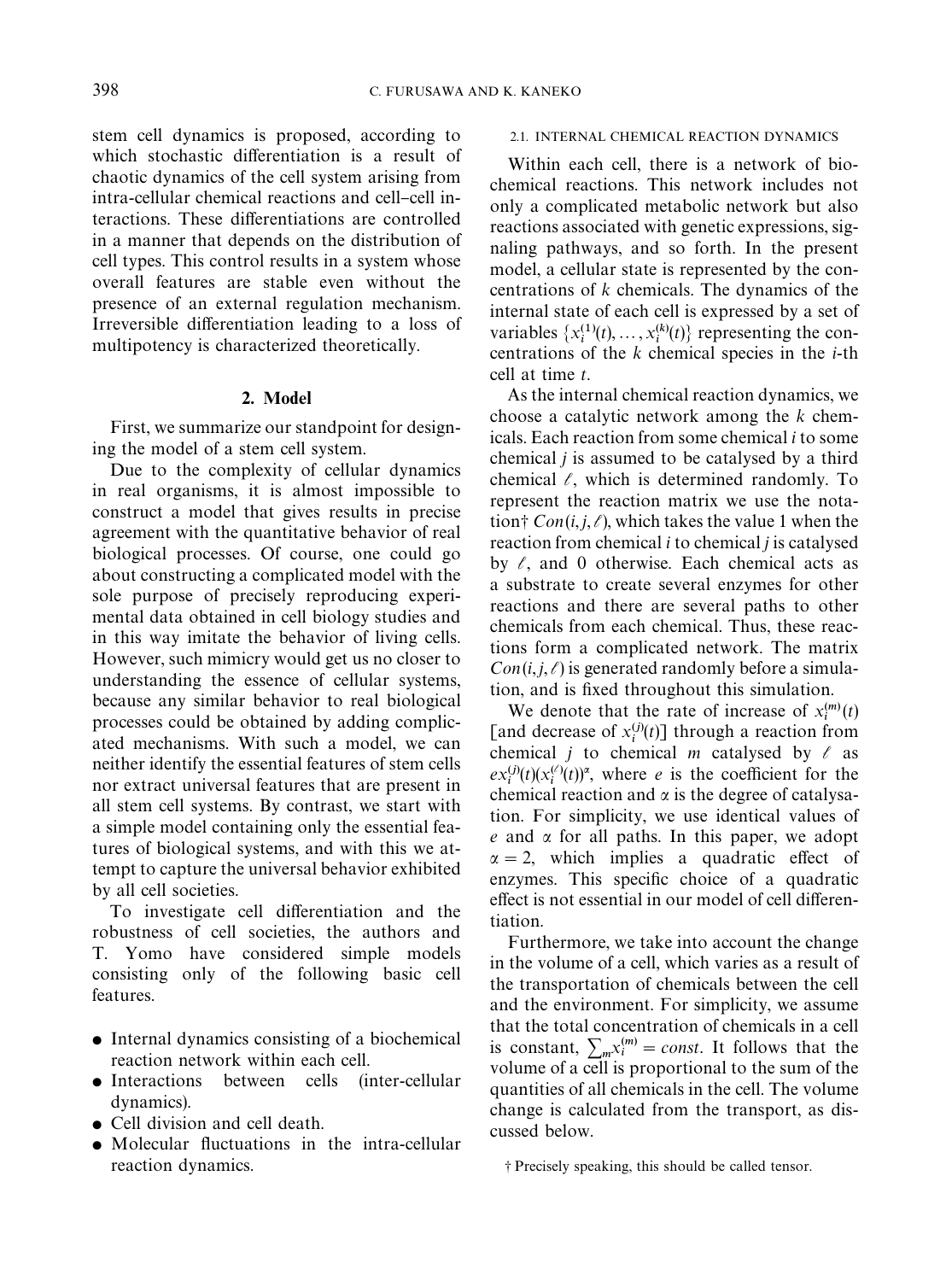### 2.2. CELL-CELL INTERACTION

<span id="page-4-0"></span>Cells interact with each other through the transport of chemicals into and out of the surrounding medium. The "medium" here is not mean external to the organism, but, rather, it refers to the interstitial environment of each cell. Here, the state of the medium is expressed by a set of variables  $\{X^{(1)}(t),..., X^{(k)}(t)\}\)$ , whose elements represent the concentrations of the *k* chemical species in the medium.

We assume that the medium is well stirred by ignoring the spatial variation of the concentration, so that all cells interact with each other through an identical environment. Of course, this is a simplifying assumption that introduces a limitation to our model, since spatial factors, such as the gradient of signal molecules, play an essential role in morphogenesis. However, experiments *in vitro* show that a diversity of cell types in stem cell systems can appear even in a homogeneous environment, without any spatial structures. Thus, the appearance of a diversity of cell types does not require some kind of spatial inhomogeneity, which is often introduced from outside the system in the modeling of stem cells behavior. Instead, the diversity of cell types emerges through a processes within the system.

In this model, we consider only indirect cell–cell interactions in the form of the diffusion of the chemical substances in the system, as a minimal form of interaction. Thus, the term in a minimal form of interaction. Thus, the term in<br>the equation for each  $dx_i^{(m)}(t)/dt$  describing the transport from the medium into the *i*-th cell for *m*-th chemical is given by  $D(X^{(m)}(t) - x_i^{(m)}(t))$ , where  $D$  is a transport coefficient.

In general, the transport (diffusion) coefficients should be different for different chemicals. Here, we consider a simple situation in which there are two types of chemicals, those which can penetrate the membrane and those which cannot. This distinction is made in the equation of motion by the parameter  $\sigma_m$ , which is 1 if the *m*-th chemical is penetrating and 0 if it is not.

### 2.3. CELL DIVISION AND CELL DEATH

Each cell receives penetrating chemicals from the medium as nutrients, while the reaction in the cell transforms them into non-penetrating chemicals which comprise the body of the cell. As

a result of these reactions, the volume of the cell is increased. In this model, the cell divides into two almost identical cells when the volume of the cell is doubled.

During this division process, all chemicals are almost equally divided, with tiny random fluctuations [e.g.  $\sim 10^{-6} x_i^{(m)}$ ]. Although the existence of imbalance is essential to the differentiation in our model and in nature, the degree of imbalance itself is not essential to our results to be discussed. In our model simulations, this tiny difference can be amplified, resulting from an intrinsic instability of the internal dynamics.

Penetrating chemicals can penetrate the cell membrane in both directions, and these chemicals may flow out of a cell. As a result, the volume of the cell can become smaller. In our model, a cell dies when its cell volume becomes less than a given threshold.

#### 2.4. MOLECULAR FLUCTUATIONS

In a real biological system, the number of a specific type of molecules in a cell is often small. For example, some signal molecules can cause a change of the cellular state even when the number of molecules is in the order of 1000. With number of molecules on this order, it follows that the cellular dynamics always exhibit non-negligible molecular fluctuations. Thus, a noise term should be included to take into account (thermal) fluctuations. Considering fluctuations of  $\sqrt{N}$  for a reaction involving *N* molecules, we add a noise a reaction involving N molecules, we add a noise<br>term proportional to  $\eta(t)\sqrt{x_i^{(m)}(t)}$ , corresponding to a Langevin equation, where  $\eta(t)$  denotes Gausio a Langevin equation, where  $\eta(t)$  denotes Gaussian white noise satisfying  $\langle \eta_i^{(m)}(t) \eta_i^{(m')}(t') \rangle =$  $\sigma^2 \delta(t - t')$ , with  $\sigma$  as the amplitude of the noise.

Summing up all of the processes described above, the dynamics of the chemical concentration in each cell is represented as follows:

$$
dx_i^{(\ell)}(t)/dt = \delta x_i^{(\ell)}(t) - x_i^{(\ell)}(t) \sum_{m=1}^k \delta x_i^{(m)}(t) \quad (1)
$$

with

$$
\begin{aligned} \n\text{th} \quad \delta x_i^{(\ell)}(t) &= \sum_{m,j} \mathit{Con}(m,\ell,j) \; e \; x_i^{(m)}(t) \; (x_i^{(j)}(t))^{\alpha} \\ \n&\quad - \sum_{m',j'} \mathit{Con}(\ell,m',j') \; e \; x_i^{(\ell)}(t) \; (x_i^{(j')}(t))^{\alpha} \\ \n&\quad + \sigma_\ell D(X^{(\ell)}(t) - x_i^{(\ell)}(t)) \\ \n&\quad + \eta(t) \sqrt{x_i^{(\ell)}(t)} . \n\end{aligned} \tag{2}
$$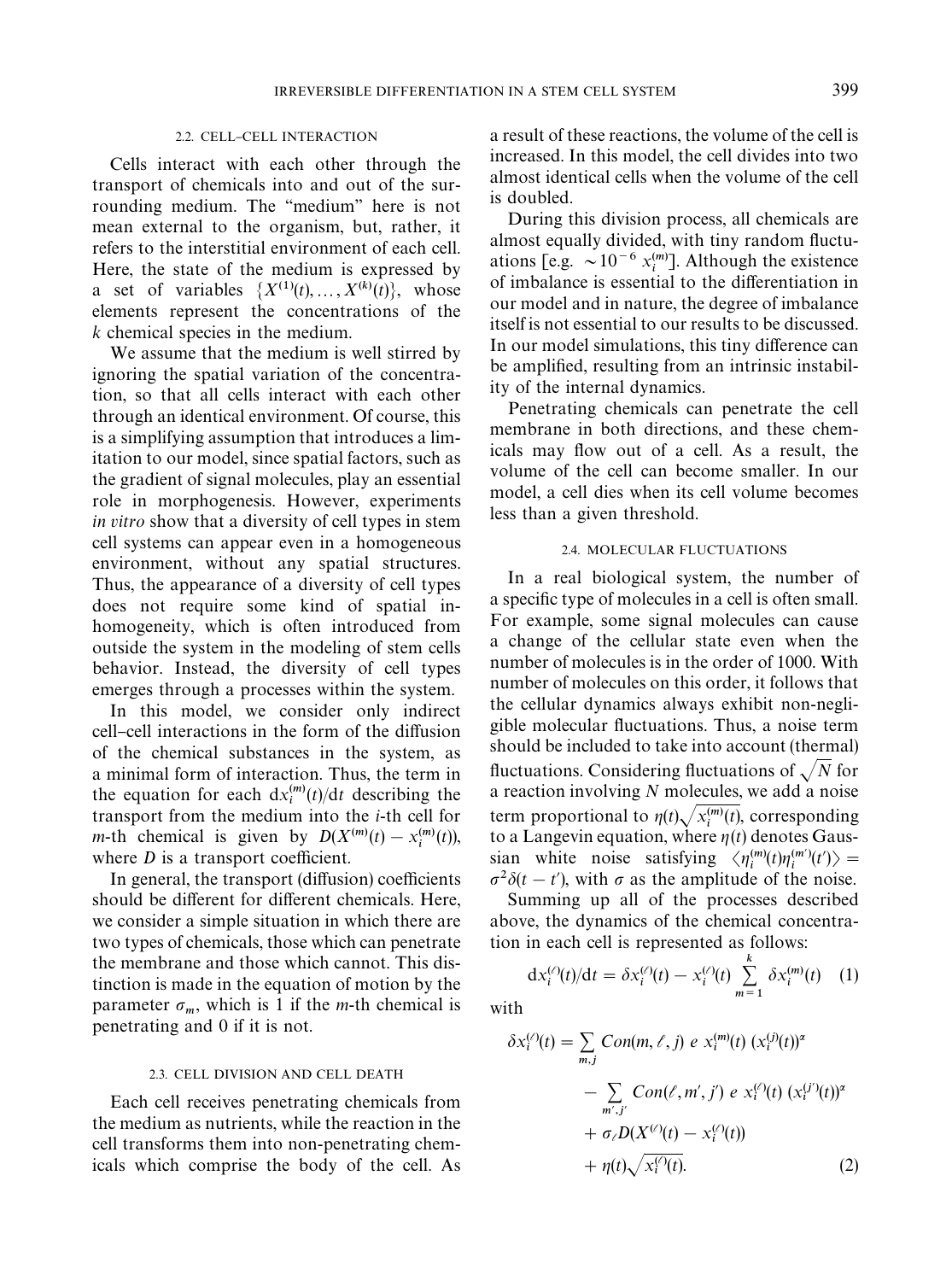Here, the term  $\delta x_i^{(\ell)}$  is the increment of chemical  $\ell$ , while the second term in [eqn \(1\)](#page-4-0) introduces the constraint of  $\sum_{i} x_i^{(i)}(t) = 1$  due to the growth of the volume.

Since the penetrating chemicals in the medium are consumed through their flow into the cells, we must supply these chemicals (nutrition) into the medium from the outside. Denoting the external concentration of the  $\ell$ -th such chemical by  $X^{(\ell)}$ and the transport coefficient of the flow by  $f$ , its dynamics are described by

$$
dX^{(\ell)}(t)/dt = f\sigma_{\ell}(X^{(\ell)} - X^{(\ell)}(t))
$$

$$
- (1/V) \sum_{i=1}^{N} \sigma_{\ell}D(X^{(\ell)}(t) - x_{i}^{(\ell)}(t)), \quad (3)
$$

where *N* denotes the number of the cells in the environment, and  $V$  denotes the volume of the medium in units of the initial cell size.

#### 2.5. REQUISITE FOR INTRA-CELLULAR DYNAMICS

The dynamics of the chemical concentrations depend on the choice of the reaction network. They can be simple, like fixed-point or limit-cycle dynamics, or they can be complex, like chaotic dynamics. Here we assume that the intra-cellular dynamics for a stem cell includes some dynamical instability, which typically leads to oscillatory behavior including chaos, as depicted in [Fig. 1\(a\).](#page-7-0)

In our model simulations, when the number of paths in the reaction matrix is small, in most cases, the cellular dynamics fall into a steady state without oscillation, in which a small number of chemicals are dominant, while most other chemicals' concentrations vanish. On the other hand, when the number of reaction paths is large, in most cases, all chemicals are generated by other chemicals, and chemical concentrations come to realize constant value (which are almost equal for many chemicals). When there is an intermediate number of reaction paths do non-trivial oscillations of chemicals appear with higher probability as seen in [Fig. 1\(a\).](#page-7-0) Another factor relevant to the nature of the internal dynamics is the number of auto-catalytic paths. We find that the probability of the appearance of oscillatory dynamics increases as the number of auto-catalytic paths increases. It is important to note, however, that even by using appropriate parameter values

the cellular dynamics resulting from randomly chosen reaction networks are rarely oscillatory. We have performed simulations with our model using thousands of different reaction networks, and only about 10% of these networks resulted in oscillatory dynamics.

The reasons for studying networks that display oscillatory dynamics are as follows.

First, as shown throughout this paper, we have found that robust developmental processes with spontaneous differentiation of stem-type cells emerges commonly if and only if the individual cells exhibit oscillatory dynamics. Second, as discussed in [Section 7](#page-16-0) and in [Furusawa & Kaneko](#page-19-0) [\(2000\),](#page-19-0) a cell system characterized by oscillatory dynamics has a higher growth speed as an ensemble, and for this reason it is expected to be selected through evolution.

In real biological systems, oscillations are observed in some chemical substrates such as  $Ca^{2+}$ , NADH, cyclic AMP, and cyclins. These oscillations are sustained by networks of nonlinear chemical reactions, often including positive feedback reactions. Experimental results show that in stem cell systems, reactions among signal molecules form a complex network with positive and negative feedback [\(Ogawa, 1993\)](#page-20-0). Thus, it is natural to postulate the existence of such oscillatory dynamics in our model system. The importance of oscillatory dynamics in cellular systems has been pointed out by [Goodwin \(1963\).](#page-19-0)

#### 3. Numerical Results

In this section, we present numerical results demonstrating development with stem-cell-type behaviors obtained from several simulations. Here, we consider numerical experiments employing a particular reaction network with the number of chemicals  $k = 32$  and 9 connections for each chemical. This case represents typical behavior of the developmental process. The results presented in this section were obtained without the use of molecular fluctuations. As we discuss in [Section 4,](#page-10-0) however, they are stable with respect to noise up to a particular threshold strength. The parameters ware set as  $e = 1.0$ ,  $D = 0.001, f = 0.02, \overline{X^{(\ell)}} = 0.2$  for all  $\ell$ , and  $V = 10$ . Chemicals  $x^{(\ell)}(t)$  for  $\ell < 10$  are penetrating (i.e.  $\sigma_{\ell} = 1$ ), and others are not.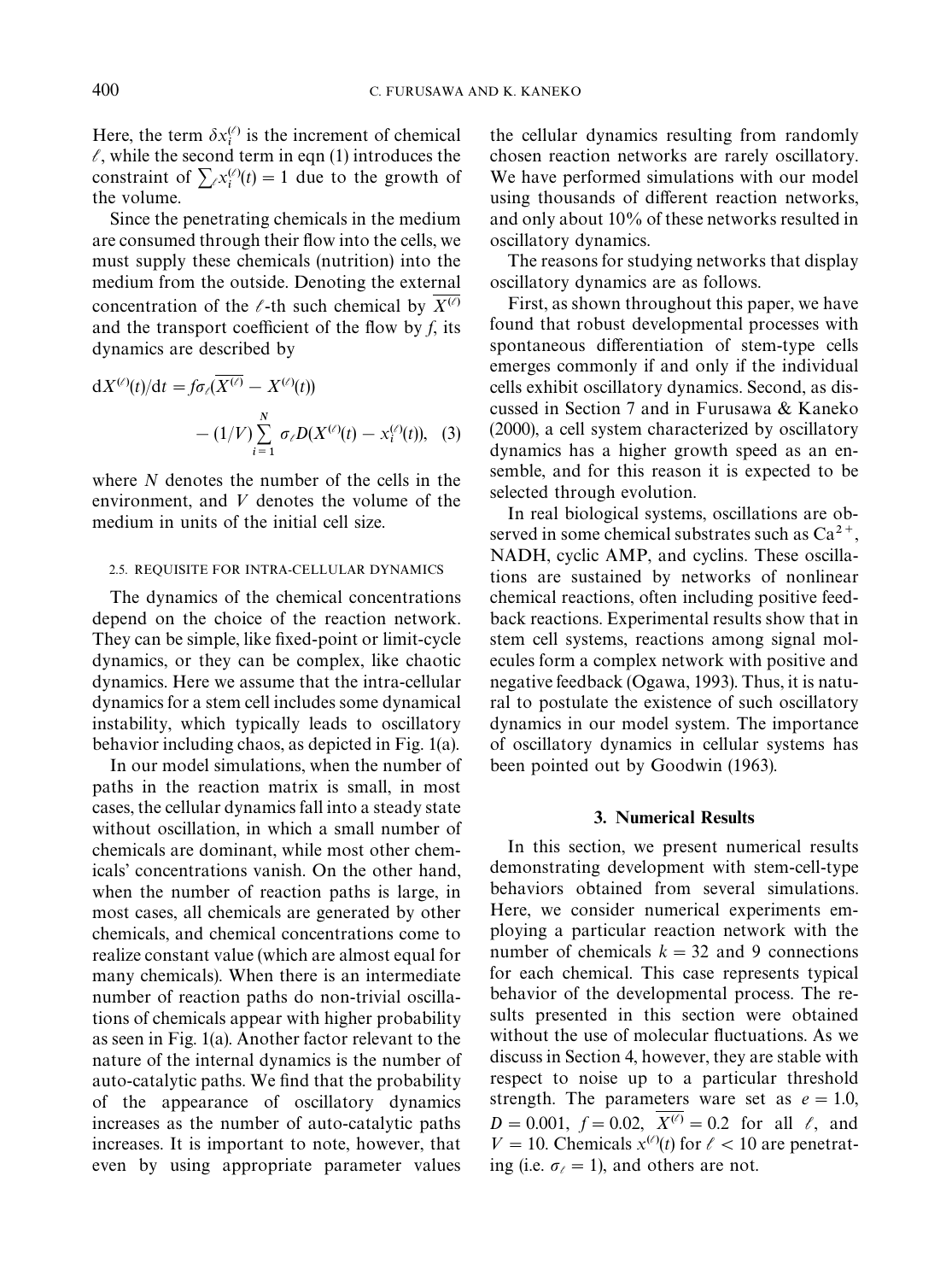As the initial state, we consider a single cell whose chemical concentrations  $x_i^{(\ell)}$  are determined randomly in such a way to satisfy the constraint  $\sum_i x_i^{(\ell)} = 1$ . In [Fig. 1\(a\),](#page-7-0) we have plotted a time series of the concentrations of the chemicals in such a single, isolated cell. The attractor of the internal chemical dynamics depicted here is chaotic. Here, most of the chemicals are generated by other chemicals and coexist within the cell. We call cells in such a state "type-0'' in this paper. This state appears dominantly with randomly chosen initial conditions for a single, isolated cell; in other words, the basin of attraction for this state is very large.<sup>†</sup>

Now, considering the case with diffusion, external chemicals flow into the cell, because of lower concentration of penetrating chemicals in the cell by reactions transforming penetrating chemicals into non-penetrating chemicals. This flow leads to the increase of the cell volume. If this volume becomes sufficiently large, the cell divides into two, with almost identical chemical concentrations. The chemicals within the two daughter cells oscillate coherently, with the same dynamical behavior as their mother cell (i.e. type-0 dynamics). As the number of cells increases by a factor of two (i.e.  $1\rightarrow2\rightarrow$  $4 \rightarrow 8 \rightarrow \ldots$ ) with further divisions, although the internal dynamics of each cell correspond to the same attractor, the coherence of the oscillations among individual cells is easily lost due to the chaotic nature of the dynamics in these type-0 cells. The microscopic differences introduced at each cell division are amplified to a macroscopic level, and this destroys the phase coherence.

When the number of cells exceeds some threshold value, some cells begin to display different types of dynamics. The threshold number depends on the nature of the networks and the parameter values used in our model. In the situation we consider presently, two types of cells with distinct internal dynamics begin to emerge from type-0 cells when the total cell number becomes 64. In [Fig. 1\(b\)](#page-7-0) and [\(c\),](#page-7-0) the time series of the chemical concentrations in these new types of

cells are plotted. We call these "type-1" and "type-2" cells, respectively. In Fig.  $1(e)$ , orbits of the chemical concentrations at the transition from type-0 cell to type-1 cell is plotted in the phase space. This figure shows that each of these attractors occupies a distinct region in the phase space, and that each can be clearly distinguished as a distinct state. These transitions of the cellular state are interpreted as differentiation.

Note that this differentiation is not induced directly by the tiny differences introduced at the cell divisions. Also, the transition from one cell type to another does not occur at the time of cell division, rather later through the interaction among the cells. The phenomenon of differentiation observed here is caused by an instability in the entire dynamical system consisting of all the cells and the medium. It is due to this instability that tiny differences between two daughter cells can become amplified to a macroscopic level through the intra-cellular dynamics and interactions between cells. Only when the strength of this instability exceeds the threshold, does differentiation occur. Then, the emergence of new cell types stabilizes the dynamics of the other cell types. The cell differentiation process in our model is due to the amplification of tiny phase differences through orbital instability (transient chaos), while the coexistence of different cell types stabilizes the system as a whole.

The important point here is that the spontaneous differentiation from the type-0 cells is "stochastic". The choice of a type-0 cell to either replicate or differentiate appears stochastic if we consider only the cell type. Of course, if one could determine completely the chemical composition and the division-induced asymmetry, then the fate of the cell would also be determined, since our model is deterministic. Here, however, it would be practically impossible to make such a determination because it would necessitate the internal cell state to arbitrary precision, given the chaotic nature of its dynamics.

As the cell number increases further, another type of cell appears through differentiation from type-0 cells, which we call "type-3" cells [see [Fig. 1\(d\)\]](#page-7-0). In this example, eventually four types of cells appear through the developmental process. The cell lineage diagram is shown in [Fig. 2.](#page-8-0)

<sup>?</sup> In the case of single-cell dynamics considered here, there are very rare initial conditions that results in a fixed-point attractor, as shown below.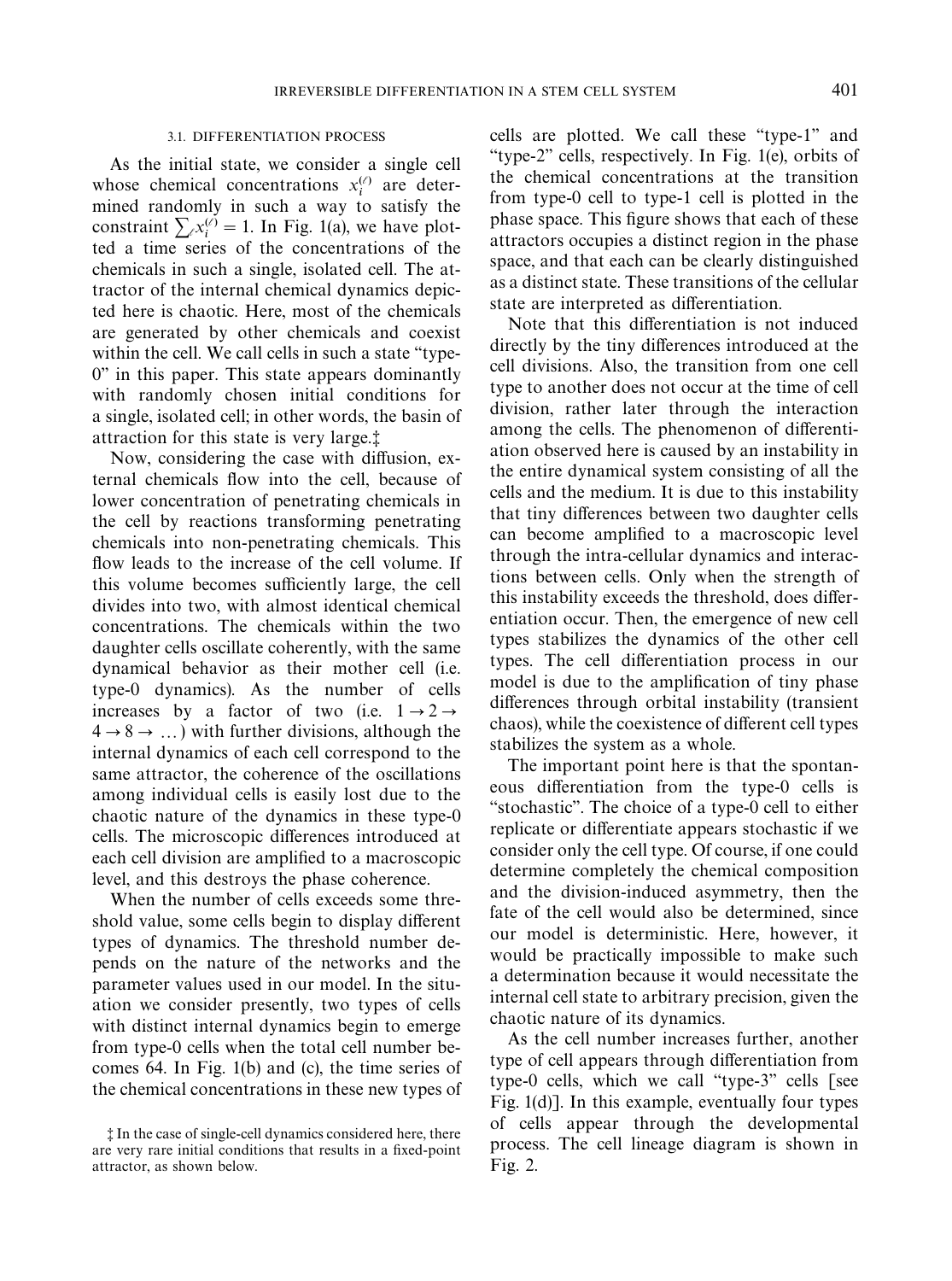<span id="page-7-0"></span>

FIG. 1. (a) Overlaid time series of  $x^{(m)}(t)$  for the type-0 cell. The vertical axis represents the concentration of chemicals and the horizontal axis represents time. In this figure, we have plotted the time series of only 6 of the 32 internal chemicals, for clarity. The lines designated by the numbers  $m = 1, 16, 19, 25, 27,$  and 28 represent the time series of the concentrations of the corresponding chemicals  $x^{(m)}(t)$ . (------)  $x^1$ ; (------)  $x^{16}$ ; (-------)  $x^{25}$ ; (------)  $x^{27}$ ; (------)  $x^{28}$ . (b)-(d) Time series of  $x^{(m)}(t)$ in a cell, representing the course of differentiation to type-1 and 2, and type-3 cells, respectively. (e) Orbit of the internal chemical dynamics in the phase space projected onto  $[x^{(28)}, x^{(6)}]$ , corresponding to (b). The orbits of type-1 cells fall onto the fixed point.

It should be noted that these differentiated cell types do not necessarily correspond to attractors of the internal dynamics of a single cell. For the interaction matrix and parameter values used in the simulation described above, for a single-cell system, there is no attractor corresponding to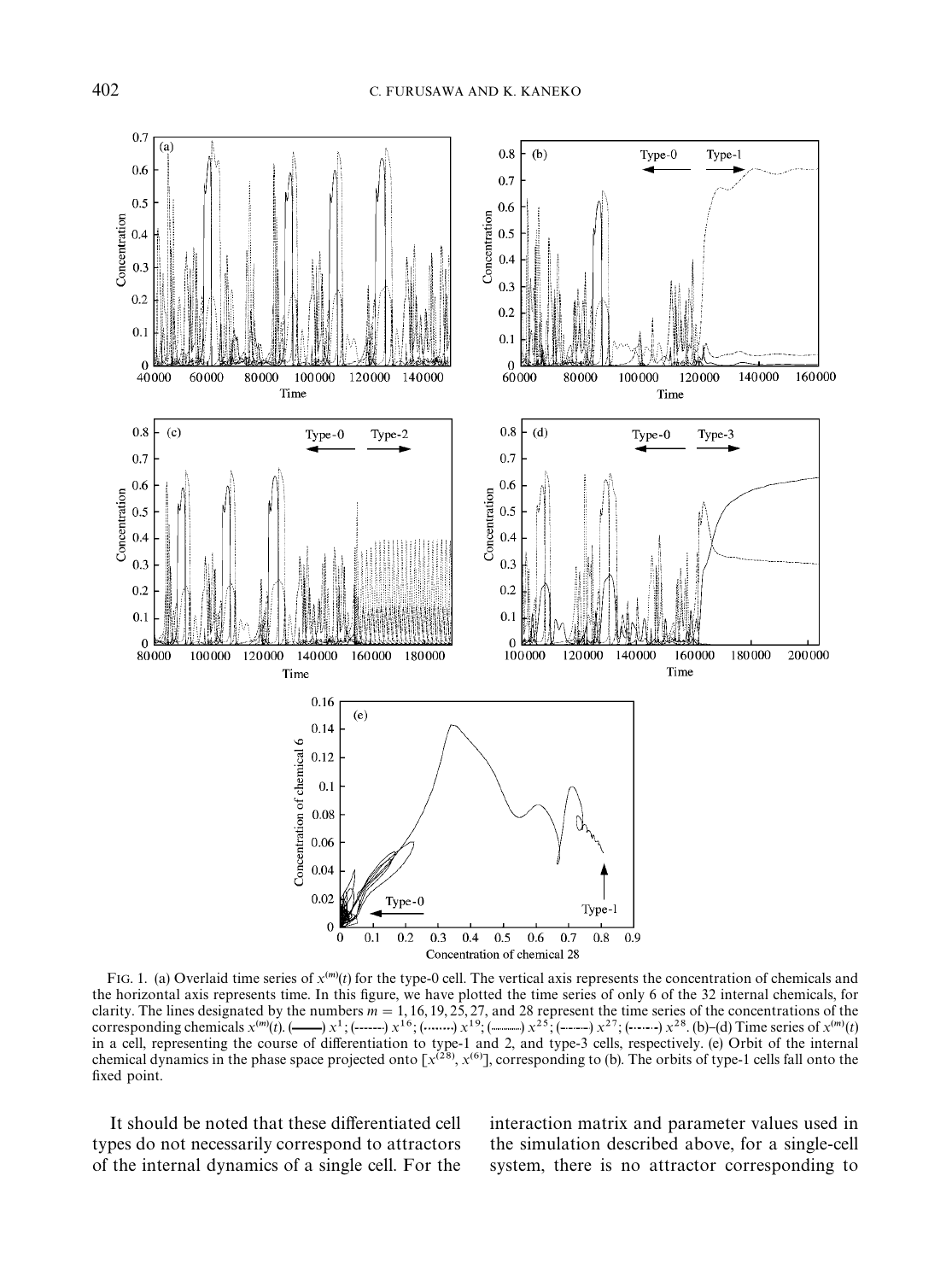<span id="page-8-0"></span>

FIG. 2. Cell lineage diagram. The vertical axis represents time, while the horizontal axis represents a cell index, which is defined only for the practical purpose of avoiding line crossing. In this diagram, each bifurcation of lines through the horizontal segments corresponds to the division of the cell, while each vertical line represents an existing cell, with the following lines indicating its cell type.  $(\_\_\_\_\)$  Type-0;  $(\_\_\_\_\)$  Type-1;  $(\_\_\_\)_$  Type-2;  $(\_\_\_\)_$  Type-3.

type-2 dynamics. In a multiple-cell system, the stability of such internal dynamics is sustained only through interactions among cells. This means that when a single type-2 cell is transplanted into a medium containing no other cells, this cell is de-differentiated back into a type- $0$ cell. On the other hand, type-1 and type-3 dynamics do exist as attractors of the single-cell system, like type-0 dynamics. However, these two attractors are not observed when the initial conditions (i.e. the initial concentrations of chemicals in the first cell) are chosen randomly. This reveals that the basins of attraction for these states are much smaller than that of the type-0 state.

The transitions between different cell types through differentiation follows specific rules. These rules originate in a constraint on the transient dynamics exhibited between the attractor states corresponding to each cell type. In this example, type-0 cells are regarded as stem cells that have the potential both to reproduce themselves and to differentiate into other cell types (i.e.  $0 \rightarrow 1, 2, 3$ ), while the differentiated cells have lost such potential and only reproduce the same type.

In the present example, four distinct cell types are observed. The number of cell types appearing in the cell society depends on the nature of the network reaction network. In [Fig. 3,](#page-10-0) some other examples of the dynamics of distinct cell types and their differentiation rules are displayed. where different reaction networks have been employed. We see that the number of cell types appearing is often larger than four, as in [Fig. 3\(a\),](#page-10-0) and the rules of differentiation are often hierarchical, as in Fig.  $3(b)$ . $\delta$ 

§ Of course, existing multicellular organisms (such as mammals) often have hundreds of cell types with more complicated hierarchical rules of differentiation. The number of cell types that appears in our dynamical differentiation model does not show a clear increase with the number of chemical substances. We believe that the existence of only a few types of cells is due to the random nature of the chemical reaction network and the fact that the rate constants for all reactions are equal. In a real biological system, the chemical reaction network is more organized, possibly in a hierarchical manner, through evolution.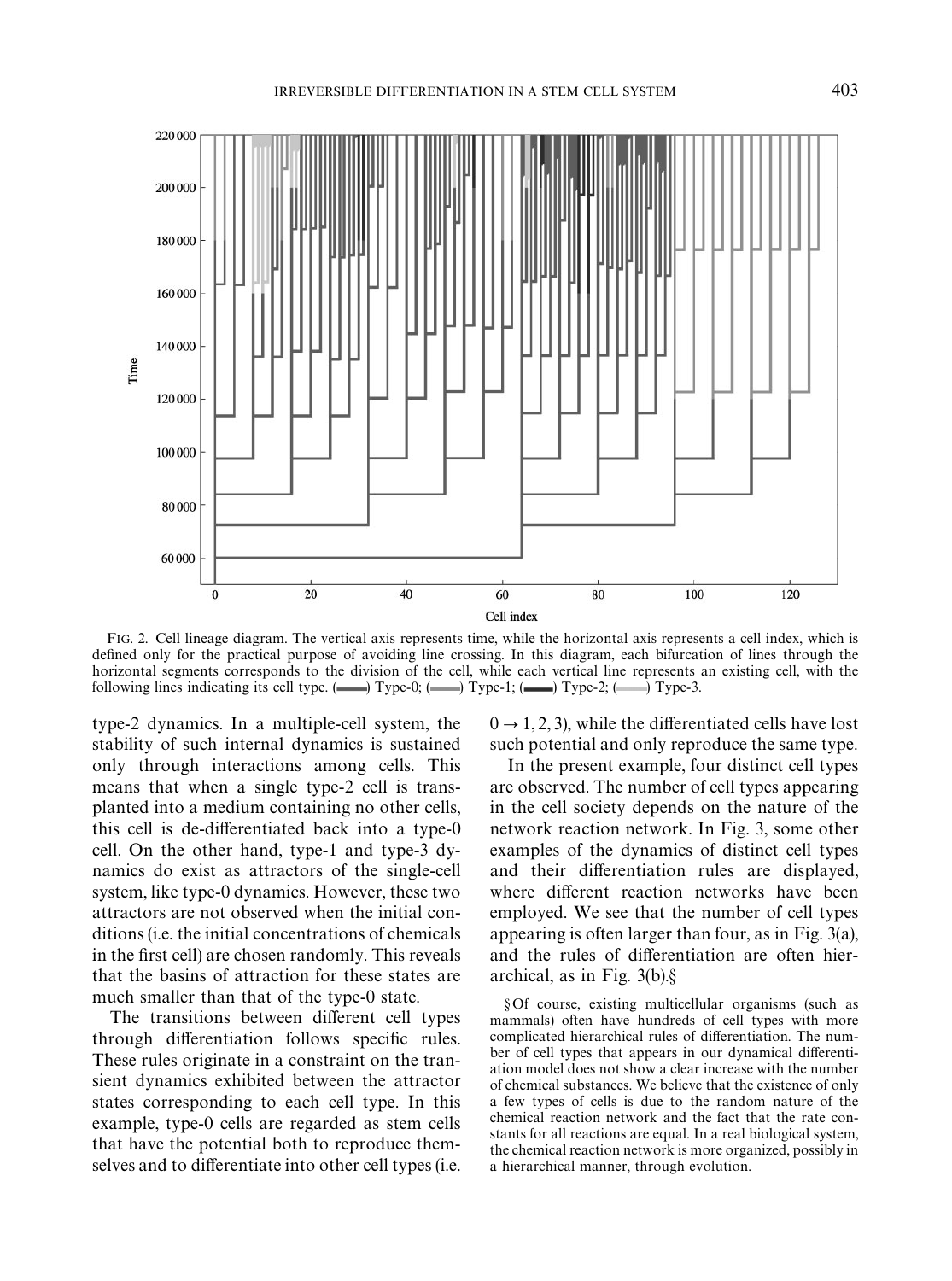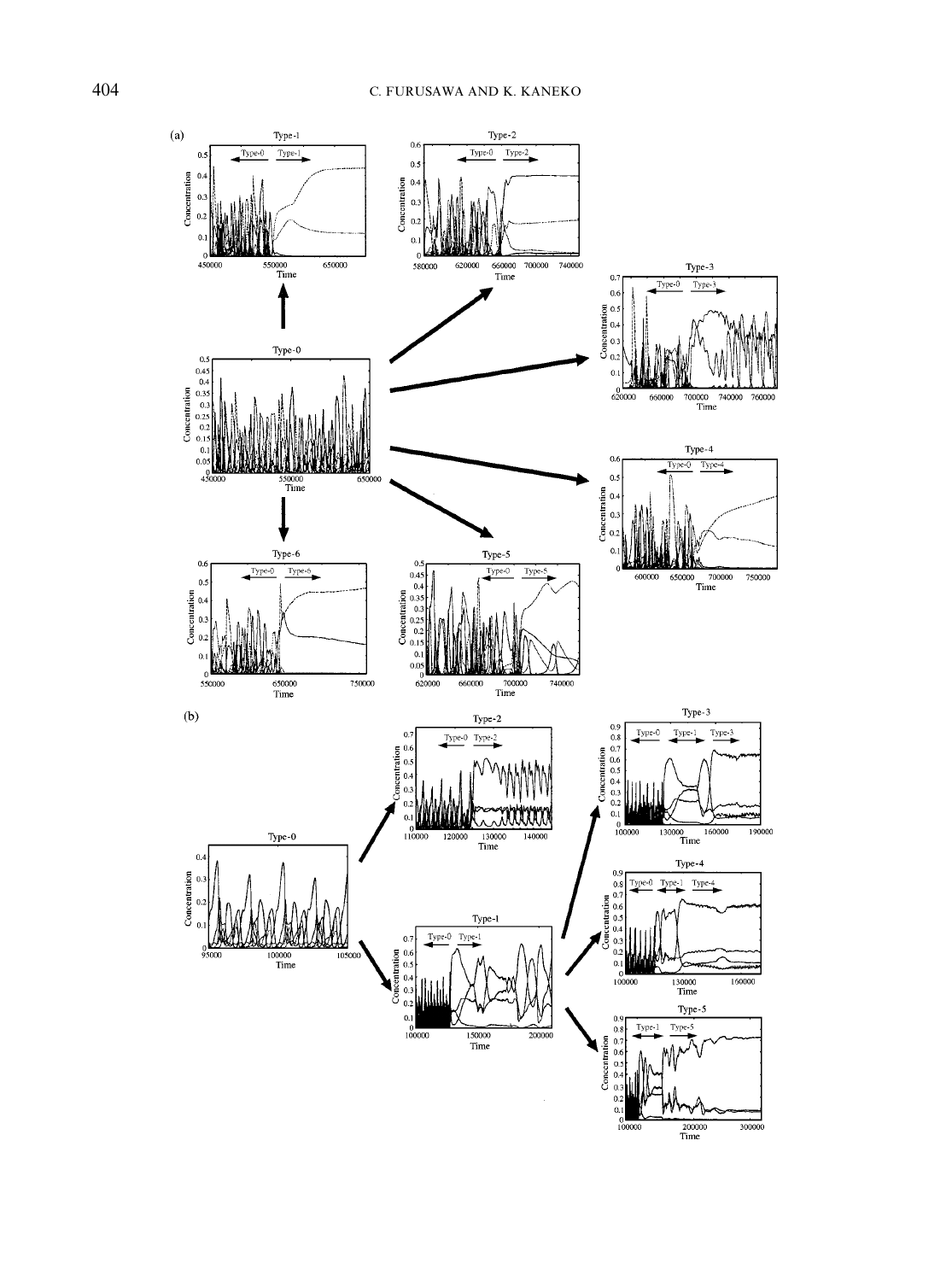<span id="page-10-0"></span>Next, we consider the existence of multiple cell colony states. For example, in the system corresponding to Fig. 3(b), not all of the six types of cells coexist in a developed cell society. Cell groups consisting of only two or three cell types appear, depending on the initial condition. For example, there is a cell colony consisting of only type-0, 1, and 2 cells and of only type-0, 2, and 4 cells. In this example, we found that four types of cell colonies, i.e. four stable distributions of cell types, appear through developmental processes with different initial conditions (i.e. initial concentrations of chemicals in the first cell), even though the process always starts from a single type-0 cell. The selection of one cell colony is determined by the distribution of cell types at an early stage of development, when the first differentiations from "0" to "1" and "2" occur stochastically [see [Furusawa & Kaneko \(1998a\)](#page-19-0) for details]. It is important to note that each stable distribution of cell types is stable with respect to macroscopic perturbations, including the removal of cells, as is shown in Section 4.

### 4. Robustness of a Cell Society

An important implication of our chaos hypothesis for stem cell systems is that a cell society with various cell types that develops according to this hypothesis is stable with respect to certain types of perturbations. In this section, we discuss this robustness on two different levels, at the molecular (microscopic) level and at the cellpopulation (macroscopic) level.

# 4.1. STABILITY WITH RESPECT TO MICROSCOPIC PERTURBATIONS

In our model, a cell society with a variety of cell types is stable with respect to molecular fluctuations, even though the process of differentiation is based on the dynamical instability caused

 $\longleftrightarrow$ 

by cell–cell interactions. This cell society is stable with respect to perturbations in the form of an external influence that alters the concentrations of metabolites. As long as such a perturbation is not too large, the same set of cell types, a similar distribution of cell types, and similar cell lineages are obtained.

To demonstrate this robustness, we have introduced noise in our simulations to represent molecular fluctuations, described by a Langevin equation. In [Fig. 4,](#page-11-0) we have plotted the temporal average of the concentrations of two chemicals  $\lceil x^{(19)} \rceil$  and  $x^{(27)}$  when the number of cells is 200. In this figure, each point represents the state of a cell. Without the noise, the cells split into four cell types as shown in [Fig. 1,](#page-7-0) which correspond to the distinct clusters of points in [Fig. 4.](#page-11-0) As shown in [Fig. 4,](#page-11-0) these four distinct clusters are preserved as long as the amplitude of noise  $\sigma$  is less than 0.01. For larger  $\sigma$ , the states of differentiated cell types (i.e. types 1, 2, and 3) start becoming destabilized, and all cells fall into type-0 dynamics. It is thus seen that the region occupied by the orbit of type-0 becomes much broader, as the strength of the noise increases [see [Fig. 4\(d\)\]](#page-11-0).

This result may be expected when one considers that the differentiated cell types have smaller basins of attraction than the stem-type cell. Note, however, that the basin of attraction of each cell type depends on the cell-cell interactions. For example, the measure of the basin of the attraction of type-2 dynamics is zero when a single cell is in the medium, and it increases as the number of type-0 cells increases beyond the threshold.

From several simulations using different reaction networks, the following common features are found:

- (i) The dynamics of a stem-type cell generally have a larger basin of attraction than those of differentiated cell types.
- (ii) The nature of the stem-type cell can change significantly due to a tiny change in the cell-cell interactions, and has potency to differentiate into other cell types.
- (iii) In spite of the instability with respect to change in interactions, the stem cell has a larger basin of attraction in the presence

FIG. 3. Some other examples of dynamics of distinct cell types and rules of differentiation. Each figure is obtained by adopting a different reaction network, generated randomly. In each node, the time series of chemical concentrations in a cell are shown as in [Fig. 1,](#page-7-0) representing the course of differentiation to the corresponding cell type. Each arrow between the nodes represents the potentiality to differentiation to the corresponding cell type.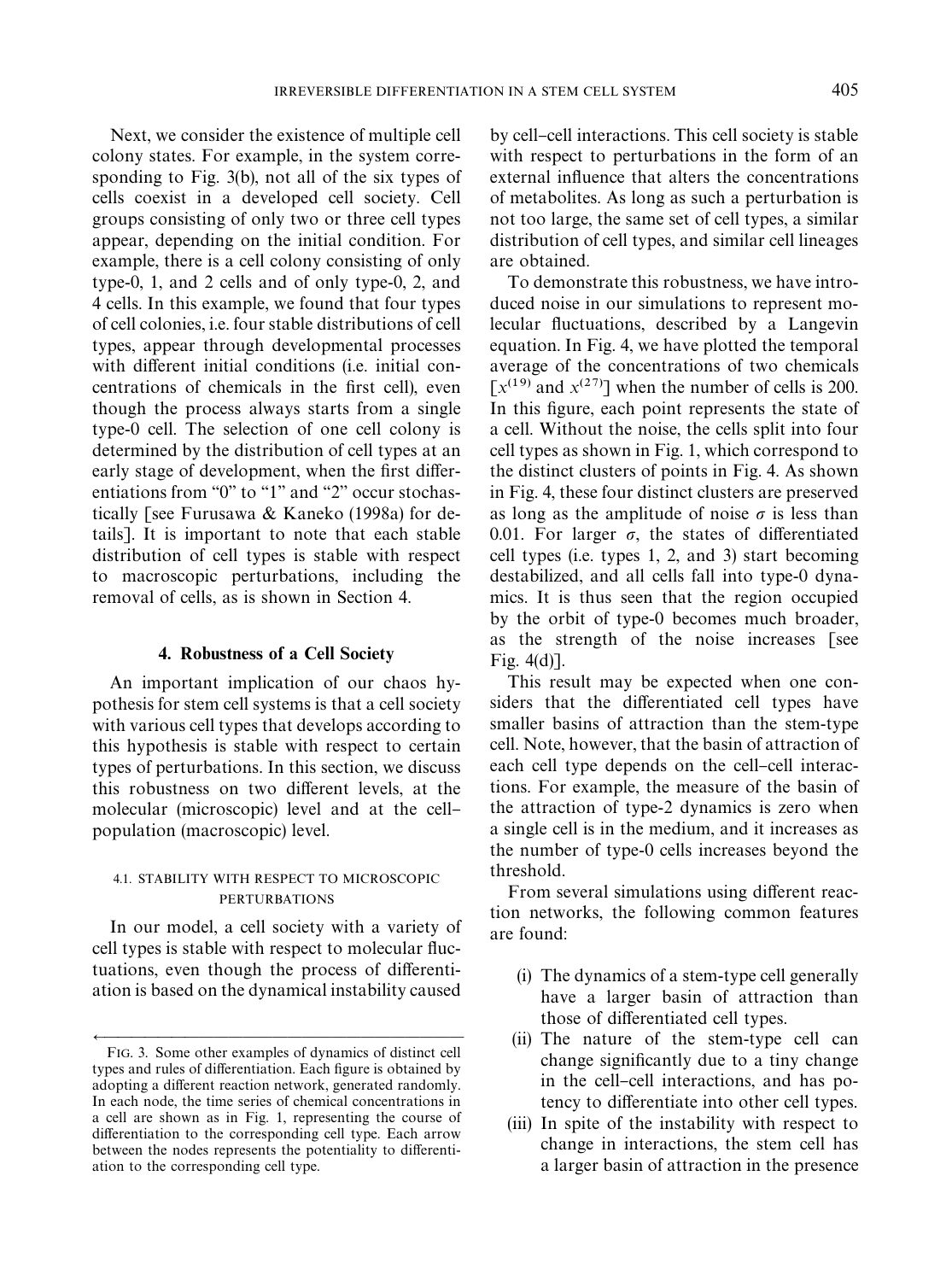<span id="page-11-0"></span>

FIG. 4. The temporal averages of the concentrations of  $x_i^{(19)}(t)$  and  $x_i^{(27)}(t)$  for 20 000 time steps. In the figures, each point represents the state of a cell. In the situation considered here, the number of cells is 200. The noise amplitudes  $\sigma$  are 0.0003 in (a), 0.001 in (b), 0.003 in (c), and 0.01 in (d). Some of the points are overlaid and may be invisible since the plotted value of the cells are rather close to each other.

of noise, and its dynamics are stable with respect to noise.

These three features are reminiscent of globally stable Milnor attractors, found in a class of coupled dynamical systems [\(Kaneko, 1998\)](#page-20-0) (see also [Appen](#page-20-0)[dix A\).](#page-20-0) In such dynamical systems, there exists a certain type of attractor (Milnor attractor) which is easily altered by small structural perturbations but maintains globally attractive nature, which is often enhanced by noise. Thus, there are examples in the study of dynamical systems of the type of stem-cell dynamics that we have been discussing here.

As is discussed in [Kaneko & Yomo \(1999\),](#page-20-0) it may be possible to estimate the minimal number of molecules in a cell required for a robust stem cell system from the value of the threshold noise  $\sigma_{thr}$ . As a rough estimate [see [Kaneko & Yomo](#page-20-0) [\(1999\)](#page-20-0) for details], the minimal number of molecules necessary for robust development is around 100–1000, which is consistent with observations in experimental biology.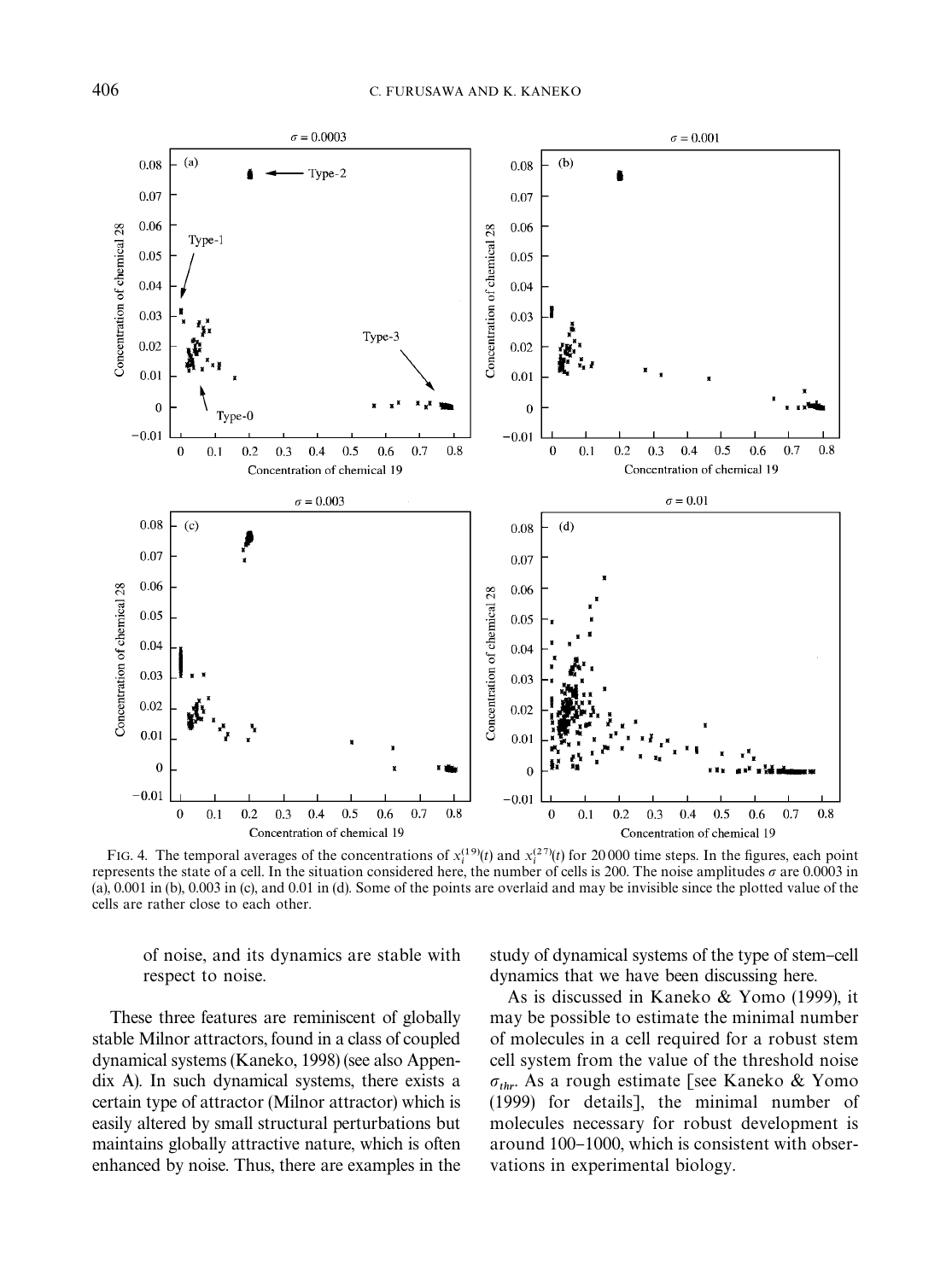### 4.2. STABILITY WITH RESPECT TO MACROSCOPIC PERTURBATIONS

In addition to the stability discussed above with respect to molecular fluctuations, our cell society is also stable with respect to macroscopic perturbations, for example, the removal of some cells.

As mentioned above, stochastic differentiation from stem cells obeys specific rules, as discussed in Section 3.1. When there are multiple choices for a differentiation process (as " $0" \rightarrow "0"$ , " $0$ " $\rightarrow$  "1", " $0$ " $\rightarrow$  "2", " $0$ " $\rightarrow$  "3"), the probability to select each path is neither fixed nor random, but depends on the number distribution of cell types in the system. This regulation of differentiation probabilities from stem-type cells into the various differentiated cell types sustain the robustness of a cell society with regard to the population of each cell type. As an example, let us consider the case with four cell types  $(40", 41", 42", 43"$  in [Fig. 1\)](#page-7-0). When type-1 cells are removed, decreasing their population, the probability of differentiation from a stem cell (type-0) to a differentiated cell of type-1 increases, and the original cell-type distribution is roughly recovered.

In Fig. 5, the rate of differentiation from the type-0 cell to others is plotted, as a function of the number of type-0 cells in the cell ensemble. In this simulation, to display the dynamics of the relative number of each cell type more clearly, the total number of cells in the medium is fixed (to  $N = 200$  in the present case), by disallowing cell division. As the initial conditions, *N* cells are placed in the medium and the concentrations of the chemicals in each cell are selected so that they give type-0, 1, 2 or 3 cells. The switch of cell types were measured when the system settled down to a stable distribution of cell types. The simulations were repeated, changing the initial distribution of cell types to obtain the plot in Fig. 5 of the number of switches from type-0 cells to the others, where the final number of cells for each type is also plotted. As shown in Fig. 5, the frequency of switches from type-0 cell increases almost linearly with the initial number of that cell type. Through these switches, the cell distribution approaches approximately  $(n_0, n_1, n_2, n_3) =$  $(60, 50, 50, 40)$ , where  $n_k$  represents the number of type-*k* cells.



FIG. 5. The rate of the differentiation from type-0 to other cell types. In this simulation, the total cell number was fixed to 200 by disallowing cell division. We take the initial distribution of the number of cell types as  $(n_0, n_1, n_2, n_3) =$ <br>(*n*, 120  $(n_0, 130 - n_0, 35, 35)$ , where  $n_k$  represents the number of type-*k* cells. Starting the simulation with this initial distribution, the number of differentiations from type-0 cells and the final number of each cell type are plotted as functions of the initial number of type-0 cells,  $n_0$ , when the system settles down to a stable distribution of cell types. The negative value of the number of differentiations from type-0 cells reflects the occurrence of the de-differentiation process from differentiated cells to type-0 cells, which never occurs in the developmental process from a single cell.  $(\_\_\_\)$  Type-0; ( ) Type-1; ( ) Type-2; ( ) Type-3.

To maintain the robustness of a cell society, cells must obtain information concerning the distribution of cell types in the system. According to our result, this information is embedded in the internal dynamics of each cell. Each attracting state of internal dynamics, corresponding to a distinct cell type, is gradually modified in the phase space as the number distribution of the four cell types changes. However, these modifications of internal dynamics are much smaller than the differences among the dynamics of the different cell types. Thus, there are two types of information contained in the internal dynamics: "analog" information, reflecting the global distribution of cell types, and "digital" information defining the cell type. This analog information controls the rate of differentiation, because the probability of differentiation from the stem cell to other cell types depends on the modification of internal dynamics in the stem cell. On the other hand, a change in the distribution of cell types, resulting from differentiation, brings about a change in the analog information. As a result of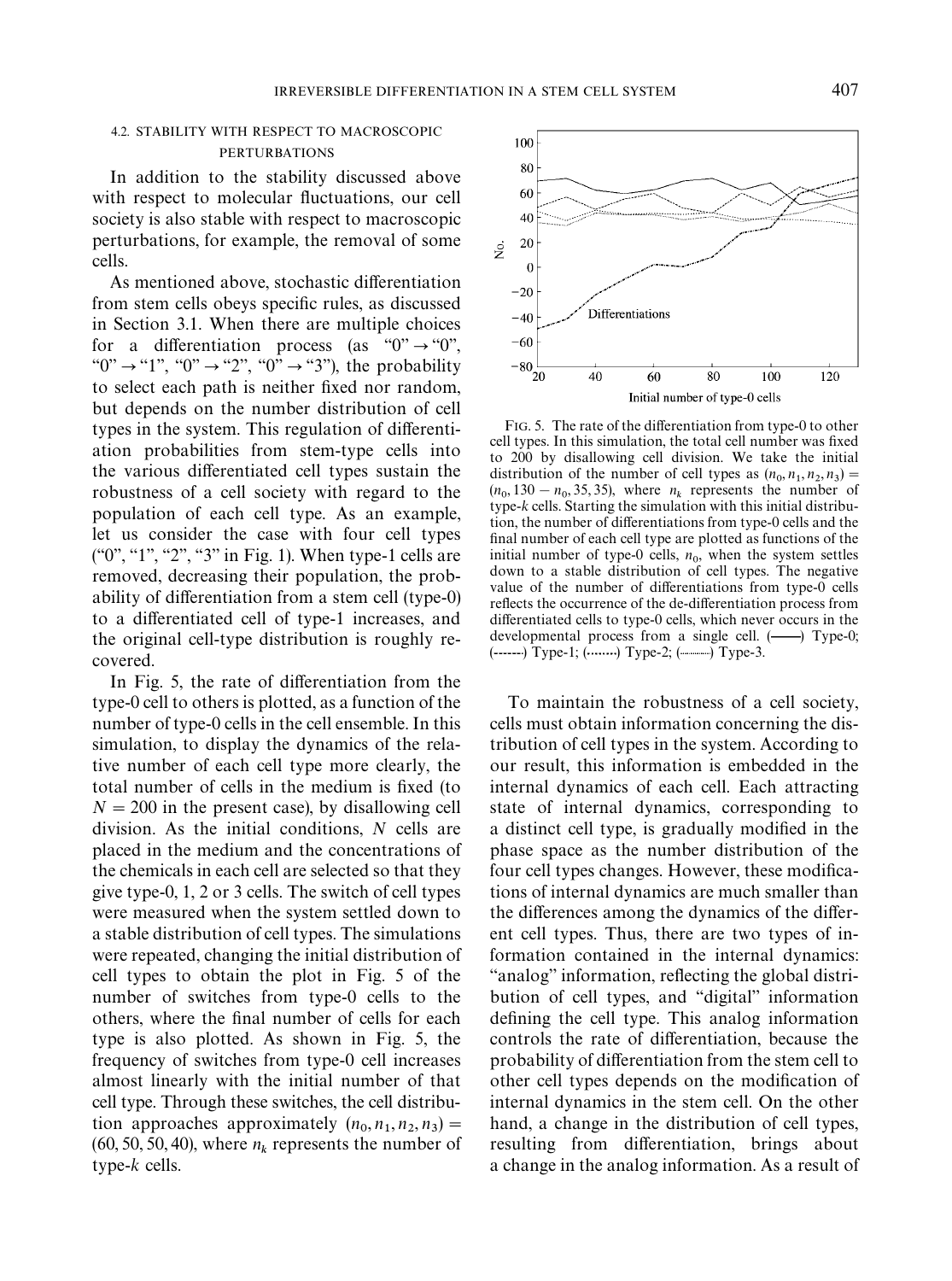<span id="page-13-0"></span>this interplay between the two types of information, a higher-level dynamics emerges, which controls the probability of stochastic differentiation and sustains the robustness of the entire system.

It should be stressed that, in our model, the dynamical differentiation process from stem cells is always accompanied by this kind of regulation process, without any sophisticated programs implemented in advance. In this process, differentiations occur when the instability of the system exceeds some threshold through the increase of the cell number, and the cellular dynamics of some cells are destabilized and they differentiate into other states. Then, the emergence of differentiated cells stabilizes the system. Therefore, a large perturbation, such as the removal of cells, causes the system to become unstable again, but as a result, differentiations that lead the system back toward the stable state occur. In other words, in the systems that we have studied, only cell types that possess this regulation mechanism to stabilize the coexistence with other cell types can appear through differentiations from the stem cells. Here, the stability with respect to the external perturbations is sustained by the dynamical instability in the entire system, even though this relationship seems paradoxical at a first glance.

# 5. Decrease of Complexity in Cellular Dynamics with the Developmental Process

In the normal development of cells, there is a clear irreversibility, resulting from the successive loss of multipotency. ES cells that can create all types of cells differentiate into several types of stem cells with multi-potency, which produce a given set of cell types, and then further differentiations from these stem cells follow to provide the determined cells, that can produce only the same type of cells. How is this irreversibility characterized in our dynamical systems model of stem cells?

In our model simulations, the dynamics of a stem-type cell exhibit irregular oscillations with orbital instability leading to chaos and involve a variety of chemicals. Stem cells with these complex dynamics have the potential to differentiate into several distinct cell types. Generally, the differentiated cells always possess simpler cellular

dynamics than the stem cells, for example, fixedpoint dynamics and regular oscillations (see [Fig. 1](#page-7-0) as an example). The differentiated types of cells with simpler dynamics do not have the ability to differentiate, and they simply reproduce the same type of cells (or stop dividing). Here, the loss of multipotency is accompanied by a decrease in the diversity of chemicals and in the complexity of intra-cellular dynamics. Although we have not yet succeeded in formulating the irreversible loss of multipotency in terms of a single fundamental quantity (analogous to thermodynamic entropy), we have heuristically derived a general law describing the decrease of two quantities in all our numerical experiments, using a variety of reaction networks. These are discussed below.

### 5.1. LAW OF IRREVERSIBLE DEVELOPMENT: WORKING HYPOTHESIS

In the normal developmental process starting from a stem cell from which arise various differentiated cell types, the loss of multipotency is accompanied by the following:

- (i) A decrease in the diversity of chemicals.
- (ii) A decrease in the degree of orbital instability ("chaos").

First, we study the diversity of chemicals in the cellular dynamics. In our model, a variety of chemicals participate in the irregular oscillations of the stem-type cell's dynamics, as shown in Fig.  $1(a)$ . On the other hand, in differentiated cell types, the concentrations of some chemicals fall approximately to zero, and the dynamics consist of fluctuations of a smaller set of chemicals. In this sense, the number of dimensions of the effective phase space of the intra-cellular chemical dynamics become smaller. To study the decrease of chemical diversity quantitatively, we define this diversity for the *i*-th cell by

> $S_i = - \sum_{j=1}^{k} p_i(j) \log p_i$  $(4)$

with

$$
p_i(j) = \left\langle \frac{x_i^{(j)}}{\sum_{m=1}^k x_i^{(m)}} \right\rangle, \tag{5}
$$

where  $\langle \cdots \rangle$  represents the temporal average taken between successive cell divisions.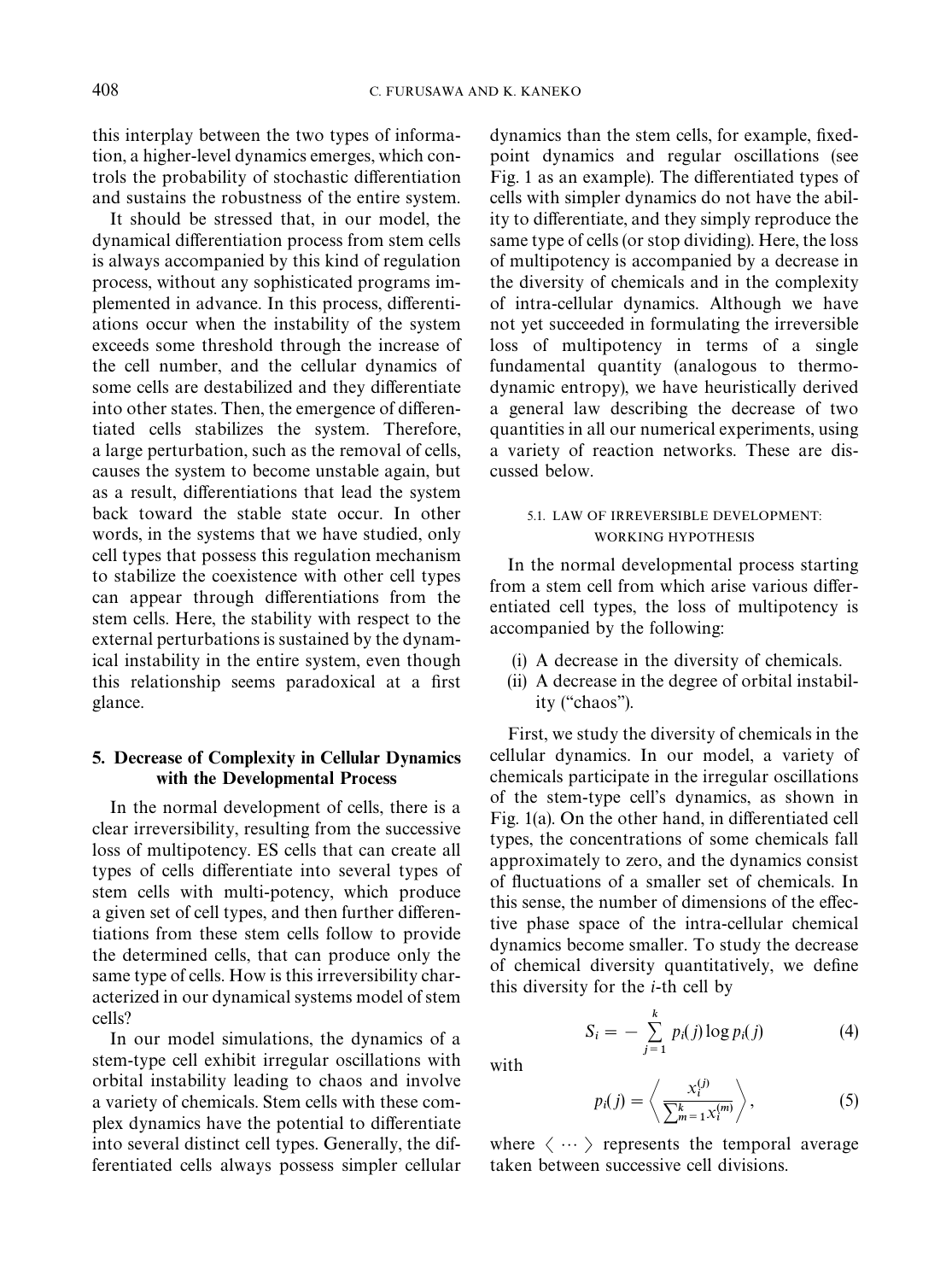In Fig. 6, we display some examples of the changes in the chemical diversity accompanying the developmental process. These correspond to the examples in [Figs 1](#page-7-0) and  $3(b)$ . In the figures, each point corresponds to a cell division, and the chemical diversity within that cell, averaged from its most recent division time, is plotted as a function of time. During the first stage of development  $[time < 10000$  in Fig. 6(a)], cells have not yet differentiated, and the dynamics of cells are those with a high diversity of chemicals. At a later time, differentiated cells begin to appear from the initial cell type. In the case with hierarchical differentiation depicted in Fig.  $3(b)$ , the diversity of chemicals decreases successively with the development, as shown in Fig.  $6(b)$ . These figures clearly show the tendency towards a decrease in the diversity of chemicals along the direction of development.

This decrease in the diversity of chemicals is accompanied by a decrease in the diversity of use of reaction paths in cellular dynamics. In [Fig. 7,](#page-15-0) the amounts of use of each reaction path during a certain period are plotted for each cell type. In this figure, the data are arranged in the order of the magnitude of the use of each reaction path, computed as the average of the term path, computed as the average of the term<br>  $Con(m, \ell, j)x_i^{(m)}(t)(x_i^{(j)}(t))^{\alpha}$  in [eqn \(2\).](#page-4-0) This figure shows that, in type-0 dynamics with complex oscillation and diversity of chemicals, more diverse reaction paths are used than simple dynamics of differentiated cell types, in which a small number of reaction paths are used dominantly while other paths are hardly used.

Next, to confirm the decrease in complexity of the dynamics along with the loss of multipotency, we have measured the "local" Kolmogorov-Sinai (KS) entropy. The KS entropy is known to be a good measure of the variety of orbits and the degree of chaos (see [Appendix A\).](#page-20-0) Although the KS entropy is defined using all degrees of freedom in the system, including all cells and the medium, here we measure only the complexity of the intra-cellular dynamics by neglecting the instability arising from cell-cell interactions. We do this by computing the "local KS entropy'' of the intra-cellular dynamics, de fined as the sum of positive Lyapunov exponents, by restricting the set of possible perturbations (the tangent space) to those of only the



FIG. 6. Examples of the change in the diversity of chemicals through the developmental process. In each figure, the vertical axis represents the diversity of chemicals defined by Eq.  $(5)$ , while the horizontal axis represents the time. Each point gives the average chemical diversity of a cell at a cell division, where the average is taken from the most recent division time. Figs (a), (b), and (c) display the results obtained by using the examples in [Figs 1,](#page-7-0) [3\(a\)](#page-10-0), [\(b\),](#page-10-0) respectively.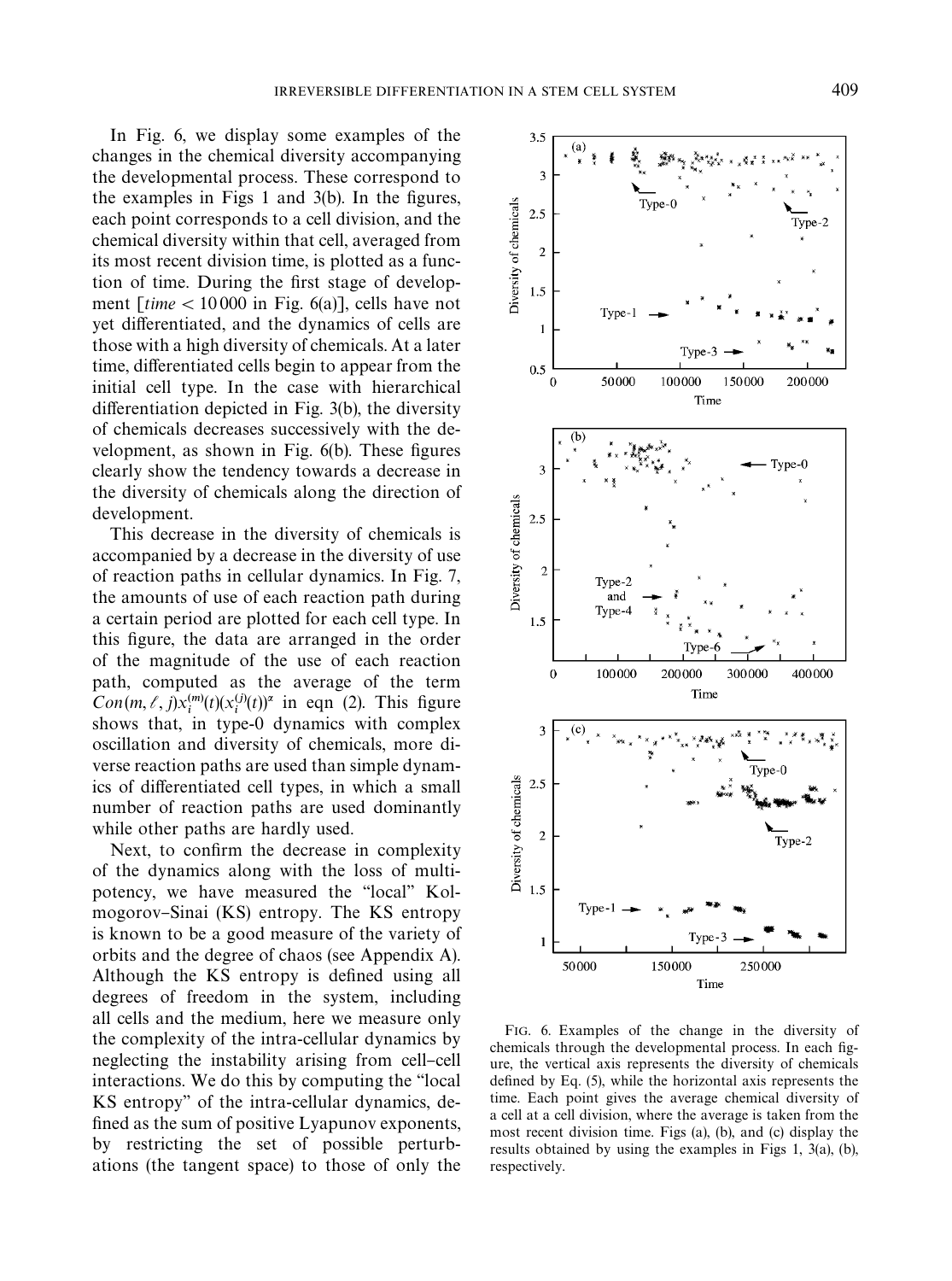<span id="page-15-0"></span>

FIG. 7. Use of reaction paths in dynamics of each cell type. The amounts of use of each reaction path  $m \to \ell$  are com-<br>puted by the average of the term  $Con(m,\ell,j)x_i^{(m)}(t)(x_i^{(j)}(t))^{\alpha}$ by the average of the term  $Con(m, \ell, j)x_i^{(m)}(t)x_i^{(j)}$ over 20000 time steps. The amount of the use of each reaction path is plotted in the order of its magnitude, as the horizontal axis representing the order. Each line corresponds to each cell type shown in [Fig. 1](#page-7-0).

intra-cellular dynamics of each cell. We have found that this local KS entropy of differentiated cells is always smaller than that of stem-type cells before differentiation. For example, the KS entropy of the stem-type cell in [Fig. 1](#page-7-0) is approxentropy of the stem-type cell in Fig. 1 is approx-<br>imately  $1.2 \times 10^{-3}$ , while it is  $2.0 \times 10^{-5}$  for typeimately  $1.2 \times 10^{-3}$ , while it is  $2.0 \times 10^{-5}$  for type-<br>2 cell, and less than  $1.0 \times 10^{-6}$  for type-1 and type-3 cells. In the case with hierarchical differentiation, the local KS entropy decreases successively with each differentiation. These results suggest that the multipotency of a stem-type cell is due to the complexity of its intra-cellular dynamics.

# 6. Change in Growth Speed of Cells with the Developmental Process

In our model simulation and in nature, the growth speed of each cell depends on its cell type and certain characteristics of the cell society environment, such as the number distribution of cell types therein. In our simulations, during the first stage of the development, the stem-type cells (e.g. the type-0 cells in [Fig. 1\)](#page-7-0) grow and divide rapidly when the number of cells is small and only stemtype cells exist in the system. However, as the number of cells increases and other types of cells appear through differentiation, the growth speeds of all cells start to depend on their types.



FIG. 8. Relation between the division speed and the chemical diversity within a cell. Figs (a), (b), and (c) display the results obtained by using the examples in [Figs 1](#page-7-0), [3\(a\), \(b\),](#page-10-0) respectively. In the figures, the data points show how the division speed depends on the diversity in the case where there are 200 total cells. Some of the points are overlaid and may be invisible since the plotted value of the cells are rather close to each other.

For example, some cell types maintain a high growth speed and undergo successive divisions, while some others start to lose chemicals into the medium and begin to shrink their volume.

In general, the growth speed of stem-type cells is found to be smaller than those of differentiated cells, when they coexist in the system. In Fig. 8, we display some examples of the relationship between the growth speed of a type of cell and the chemical diversity within the cell, which is a good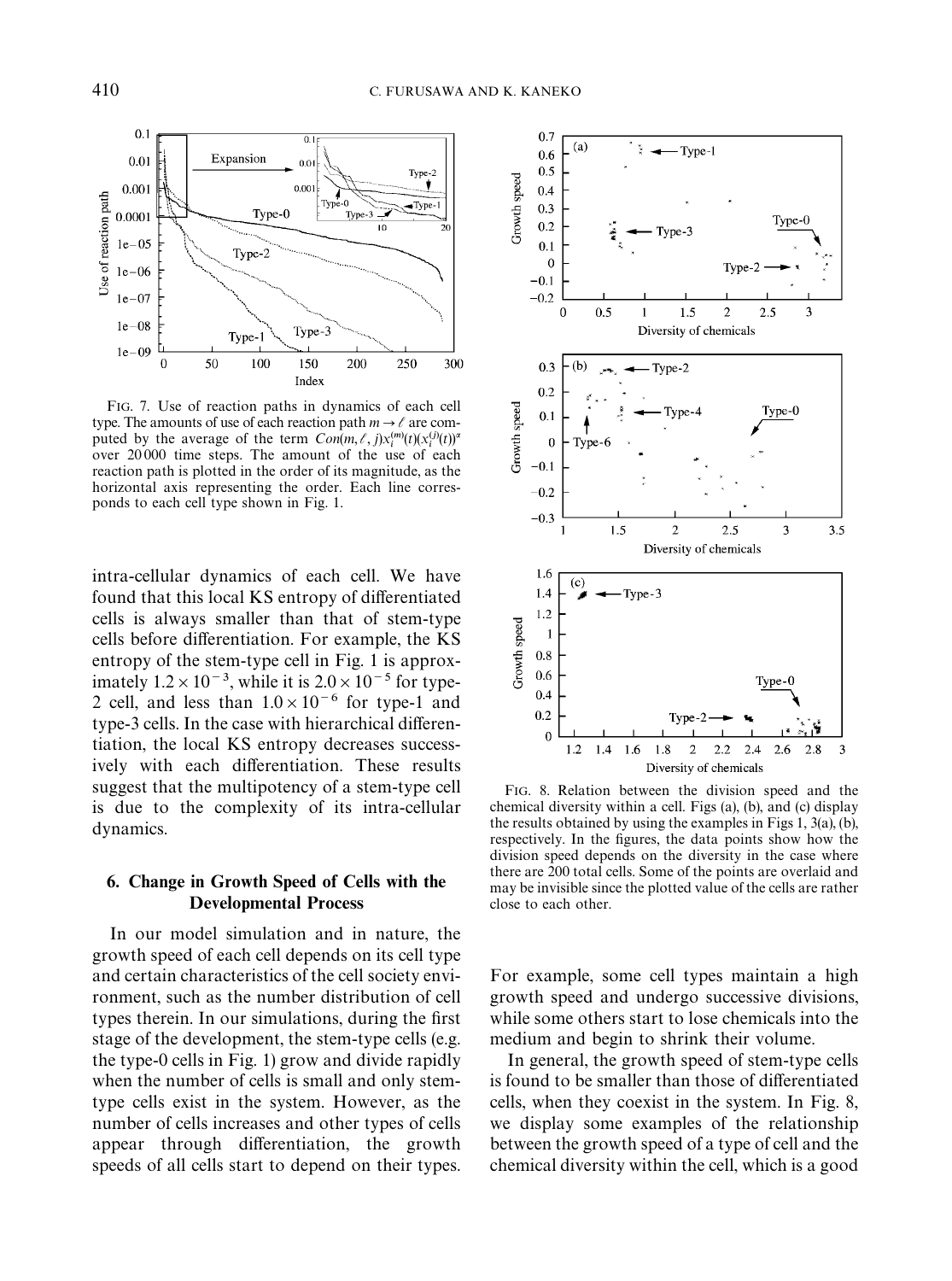<span id="page-16-0"></span>measure of the degree of differentiation, as dis-cussed in [Section 5.](#page-13-0) In the figures, the data points show how the division speed depends on the diversity in the case where there are 200 total cells. Note that the growth speed is measured by the speed for division in our model. Each figure corresponds to a different reaction network. Here, clusters of points correspond to different cell types, and the cluster with the highest diversity corresponds to stem-type cells. These examples clearly show the increase of cellular growth speed with the decrease of chemical diversity that progresses along the direction of differentiation. It should be noted that the growth speed of stemtype cells decreases only when the differentiated cell types begin to coexist with them. That is, the growth speed of an isolated stem-type cell is not always smaller than that of an isolated differentiated cell.

The decrease of the growth speed of stem-type cells can be explained in terms of a change in the requirement for nutrients. A stem-type cell with high chemical diversity absorbs a variety of nutrients from the medium. On the other hand, a differentiated cell type with simple internal dynamics and lower chemical diversity is specialized in the use of only a few kind of nutrients. As shown i[n Fig. 7,](#page-15-0) in such cell with simple internal dynamics, a small number of reaction paths are used dominantly and they often form a simple auto-catalytic reaction network. Since each reaction rate is nonlinear with respect to the involved chemical concentration, the internal reaction dynamics of such a simple cell progresses faster. Then, required nutrients are transformed into non-penetrating chemicals much faster than those in stem-type cell with complex cellular dynamics. When the stem-type cells and differentiated types of cells coexist, differentiated cells can efficiently obtain the nutrients they require, while stem-type cells cannot do the same, or they may even release necessary nutrients, because the concentration of these chemicals in the medium is often lower than that in the stem-type cells.

Accordingly, the number density of stem cells generally decreases as the total cell number increases. Let us further consider the case in which the total number does not increase indefinitely, due to probabilistic deaths of each cell type. Then, depending on the network structure, it is

expected that either the stem cells continue to constitute a small fraction of the total number of cells and maintain a slow division speed, or the stem cells disappear in the steady state. In the former case, the spontaneous regulation of differentiation from the stem cells insures the stability of the cell number distribution with respect to changes in the death rates of each cell type, while in the latter case, the cell number distribution of differentiated cell types is vulnerable to such changes.

### 7. Discussion

To confirm the validity of our chaos-based model of stem-cell systems, we have carried out numerical experiments using several different sets of parameter values and choosing thousands of different reaction networks. As a result, we have found that the scenario discussed in preceding sections is commonly observed for some fraction of randomly generated reaction networks. With the parameter values used in the example considered in [Fig. 1,](#page-7-0) approximately 10% of randomly chosen reaction networks result in oscillatory behavior, while others converge to fixed points. Furthermore, approximately 20% of these oscillatory dynamics are destabilized through cell division. In these cases, the diversity of cell types emerges as discussed above.

One may ask why we select such complex oscillatory dynamics to describe general mechanisms for the dynamics of stem cells, while only a small fraction of randomly chosen reaction networks lead to such oscillatory dynamics. In anticipation of this question, we have studied the growth speed of an ensemble of cells to determine what kind of reaction networks can possibly appear through evolution. As is shown in [Furusawa](#page-19-0) [& Kaneko \(2000\),](#page-19-0) if the internal dynamics can be chaotic and if the cell ensemble contains a variety of cell types differentiated from stem-type cells, the cell society can attain a larger growth speed as an ensemble by realizing a cooperative use of resources, in comparison with an ensemble with homogeneous cells and simpler internal dynamics. This suggests that the emergence of a stem-cell system with complex cellular dynamics and a diversity of cell types is a necessary course in the evolution of multicellular organisms, as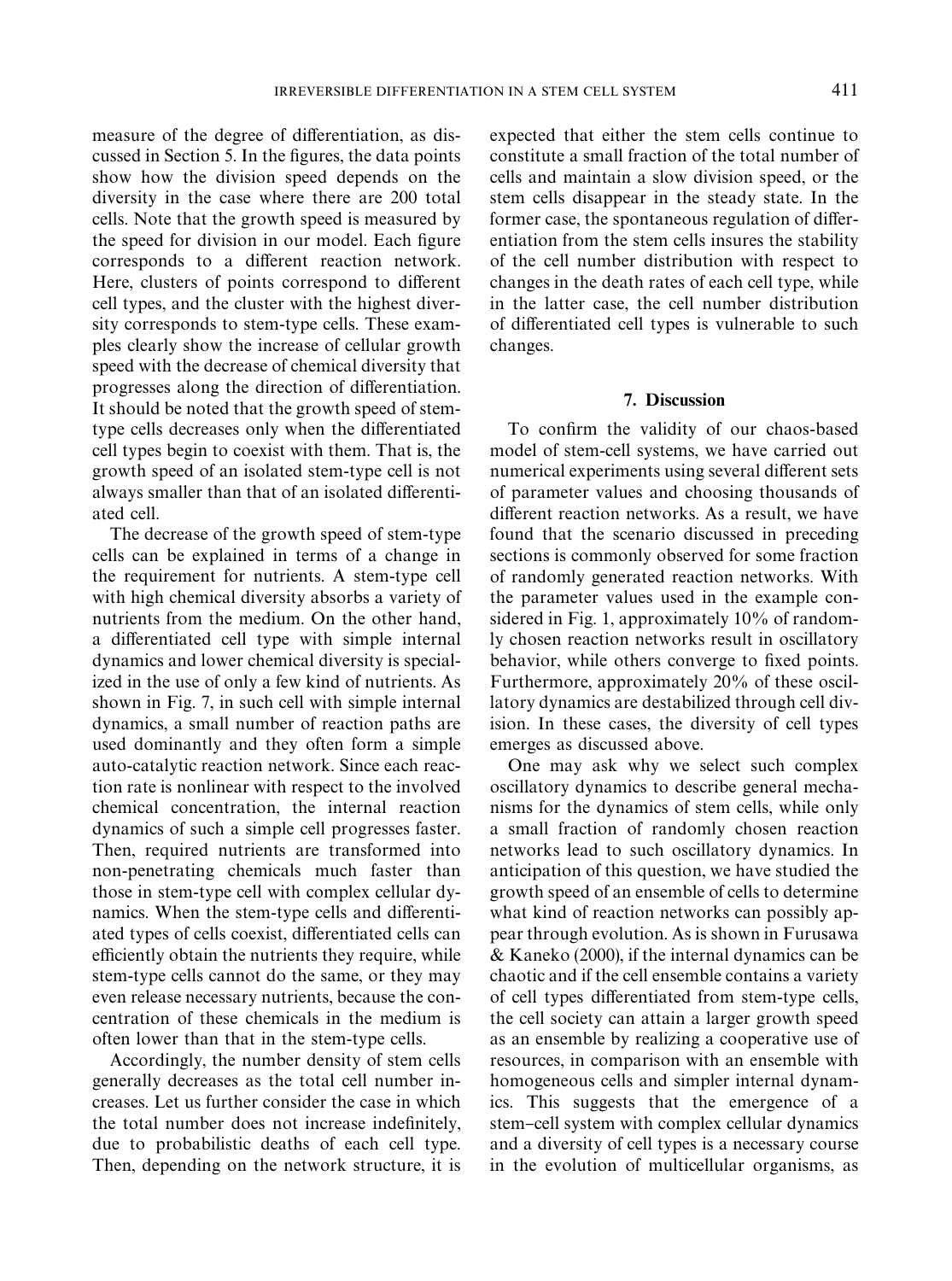aggregates of cells compete for finite resources necessary for growth and reproduction. From this reasoning, we find that the use of reaction networks leading to complex oscillatory dynamics for the description of stem cells is also supported by evolutionary consideration.

Note that the results found in this paper are changed little when we change the model parameters. They are essentially unchanged as long as the magnitudes of the internal reaction term and the cell-cell interaction term are of comparable order, and the set of equations describing the internal reaction are sufficiently complex to exhibit nonlinear oscillatory dynamics that in some case can be chaotic. Such complex internal dynamics are observed with some fraction of randomly generated reaction networks, when the number of chemicals is sufficiently large (say for  $k > 10$ ) and the number of the reaction paths is in the intermediate range. For example, when  $k = 32$ , there must be approximately 6–12 paths for each chemicals. If there are fewer or more, the intra-cellular dynamics converge to a fixed point for most cases, without differentiation. The results are also independent of other details of the model. For example, they are unchanged if we change the catalysation degree  $\alpha$  to 1 or 3.

### 8. Predictions

We believe that our results are universal in a class of dynamical systems satisfying minimal requirements of the developmental process. Although some of these universal features are not yet examined experimentally, we make some predictions here as general features commonly satisfied in real stem-cell systems. To conclude our paper, we summarize the predictions we can make using our model, and discuss the possibility of experimental verification.

### 8.1. CHAOTIC REACTION DYNAMICS IN A STEM CELL AS A SOURCE OF STOCHASTIC BEHAVIOR

In our theory, the stochastic behavior of stem cell differentiation results from nonlinear, chaotic chemical reaction dynamics existing within the stem cell. Although such complexity of intracellular dynamics has not yet been observed, we believe that they are essential in the behavior of stem cells. It was recently reported that the  $Ca^{2+}$ oscillation in a cell depends on the cellular state, and that can change the pattern of gene expressions [\(Dolmetsch](#page-19-0) *et al*., 1998). One possible way to check our conjecture is simply to study the oscillatory reaction dynamics, such as  $Ca^{2+}$  oscillation, in a cell and check how the irregularity in the oscillation differs between a stem cell and a differentiated cell. Studying the dynamic change of gene expression patterns is also a possible way to check our theory.

Plasticity in the states of stem cells has been found experimentally. For example, neural stem cells were found to be capable of re-constituting the hematopoietic system in irradiated adult mice [\(Bjornson](#page-19-0) *et al*., 1999). These observations suggest that the behavior of stem cells can change flexibly according to the environment, while differentiated cells have no such flexibility. In our theory also, the variability of cellular behavior decreases from a stem to differentiated cells. Indeed, in our numerical experiments, when the concentrations of nutrients are changed even slightly in the medium, stem cells often undergo significant variation, and as a result new types of differentiated cells can appear. In our theory, this flexibility of stem cells results from the complexity of their internal dynamics with a variety of chemical species, and we expect that this is true also in real stem-cell systems.

#### 8.2. INTERACTION-BASED DIFFERENTIATION

In our theory, the differentiation of a stem cell is induced by interactions between cells in the system. Thus, we believe that in real systems, the behavior of each cell in a stem-cell system depends strongly on the existence of and the states of surrounding cells. For example, we expect that if a stem cell is maintained in an isolated environment by continuously removing divided cells, it will not be able to differentiate and will only replicate itself.

Recall that in our model, differentiation of a stem cell is not necessarily concurrent with its cell division. Rather, this differentiation occurs when the instability of the cellular dynamics exceeds some threshold, and this is caused by the increase of cell number through cell division. We believe that similar behavior can be found in real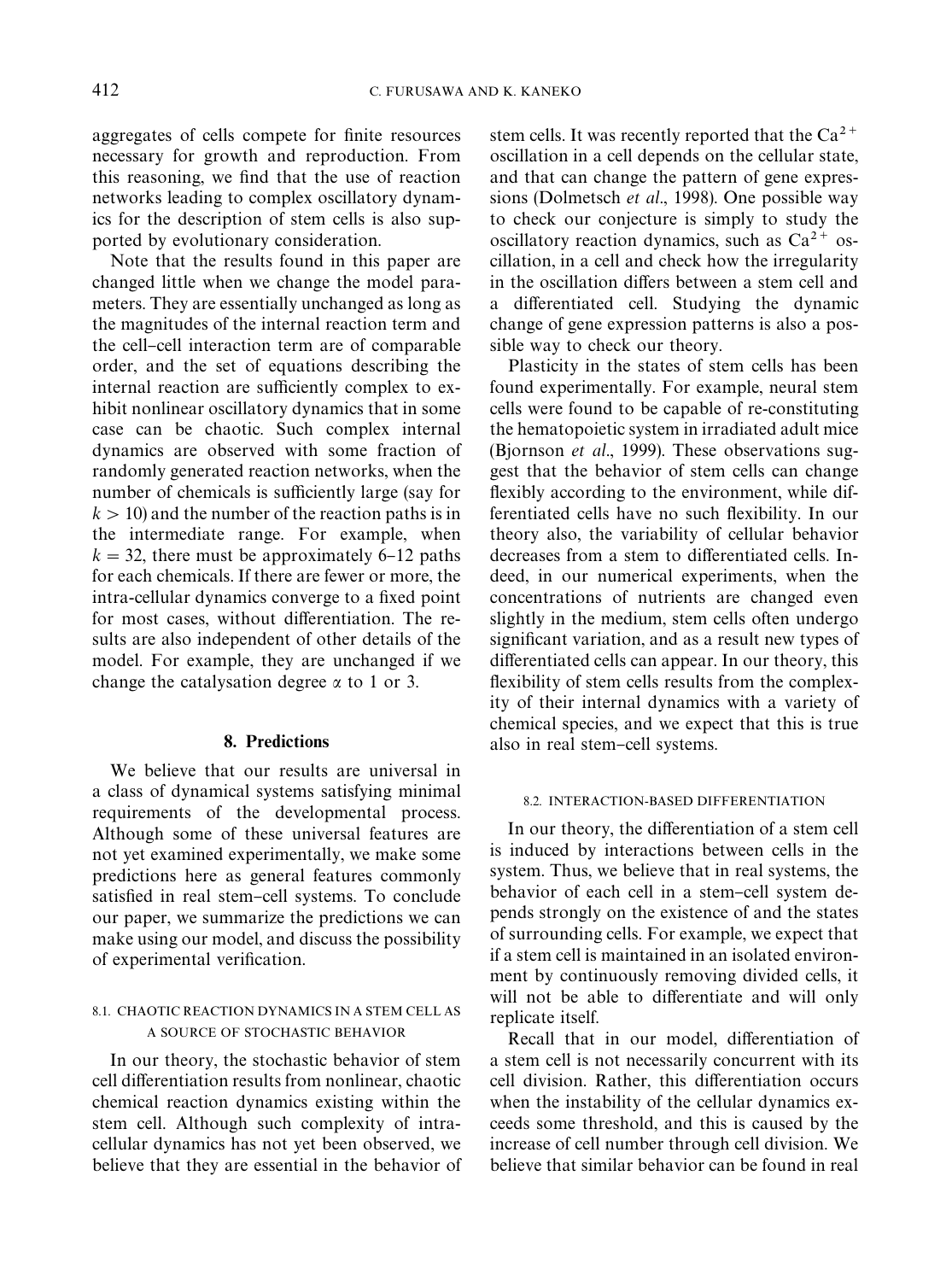systems, in particular when the differentiation rate of a stem cell can be varied by changing the distribution of other cell types and that this differentiation is not necessarily coincident with cell division.

# 8.3. REGULATION OF THE DIFFERENTIATION PROBABILITY LEADING TO THE ROBUSTNESS OF THE CELL SOCIETY

As mentioned in previous sections, the probabilities governing differentiation of a stem cell are not fixed in our theory, but are controlled by the distribution of surrounding cell types. An important point here is that this regulation of differentiation occurs in such a manner that the effect of an external perturbation is compensated, in analogy to the Le Châtelier principle in thermodynamics. This regulation is that which creates the robustness of the system.

By controlling the cell-type distribution, one can examine experimentally if the rate of differentiation of stem cells is regulated so as to compensate for external change. For example, if the death rate of one type of cell is increased, or cells of this type are continually removed, the differentiation rate from the stem cell into that type of cell should be increased.

# 8.4. IRREVERSIBLE LOSS OF MULTIPOTENCY CHARACTERIZED BY DECREASE OF COMPLEXITY IN CELLULAR DYNAMICS

In our numerical experiments, stem cells, which have the potential to differentiate, possess complex cellular dynamics with irregular oscillations and a high diversity of chemical species, while differentiated cell types always possess simpler dynamics, for example, those with fixedpoints or regular oscillations, with a low diversity of chemical species. We have characterized this change of cellular dynamics by the decrease of chemical diversity, decrease of diversity in use of reaction paths, and the decrease of instability of the dynamics, measured by the KS entropy. The results of the present study suggest that, this change in dynamics along with development is universal in systems composed of cells with intracellular dynamics and cell-cell interactions among these cells.

In terms of molecular biology, the decrease in diversity of chemicals and diversity of use of reaction paths in cellular dynamics can be interpreted as the decrease of the number of expressed genes. This decrease of the number of expressed genes, indeed, has been observed in real systems. For example, multipotent progenitor cells in hematopoietic systems are found to co-express lineage-specific genes of several differentiated cell types, such as erythroid and myeloid cells [\(Ming](#page-20-0) Hu *et al*[., 1997\).](#page-20-0) It should be noted that the levels of this co-expression in multipotent cells are substantially lower than those seen in mature lineage-committed cells. It is suggested by experimental findings that this low-level coexpression in the multipotent cell is sustained by complex reaction networks including positiveand negative-feedback reactions. Here, our conjecture in this regard is supported by existing experimental observations. Considering the generality of our conjecture, it is relevant to check how the diversity of gene expressions changes in the course of development from a stem cell. Furthermore, we conjecture that not only the "static" diversity but also the "dynamic" complexity in intra-cellular dynamics decreases along with the developmental process from a stem cell.

While during the normal course of development, this loss of multipotency is irreversible, it is possible to recover the multipotency of a differentiated cell through perturbation, by changing the diversity of chemicals or the complexity of the dynamics. For example, by expressing a variety of genes compulsively in differentiated cells, the original multipotency may be regained. Note that, according to our model simulations, the basin of attraction of the stem cell is much larger than that of differentiated cells. This implies that by adding a large perturbation that results in the presence of a variety of chemicals in a cell, the cell de-differentiates back into a stem cell.

### 8.5. SMALLER GROWTH SPEED OF STEM CELLS THAN DIFFERENTIATED CELLS

As mentioned in [Section 6,](#page-15-0) in our simulation, the growth speed of stem cells is generally smaller than that of differentiated cells, when the stem and differentiated cells coexist. In many cases, the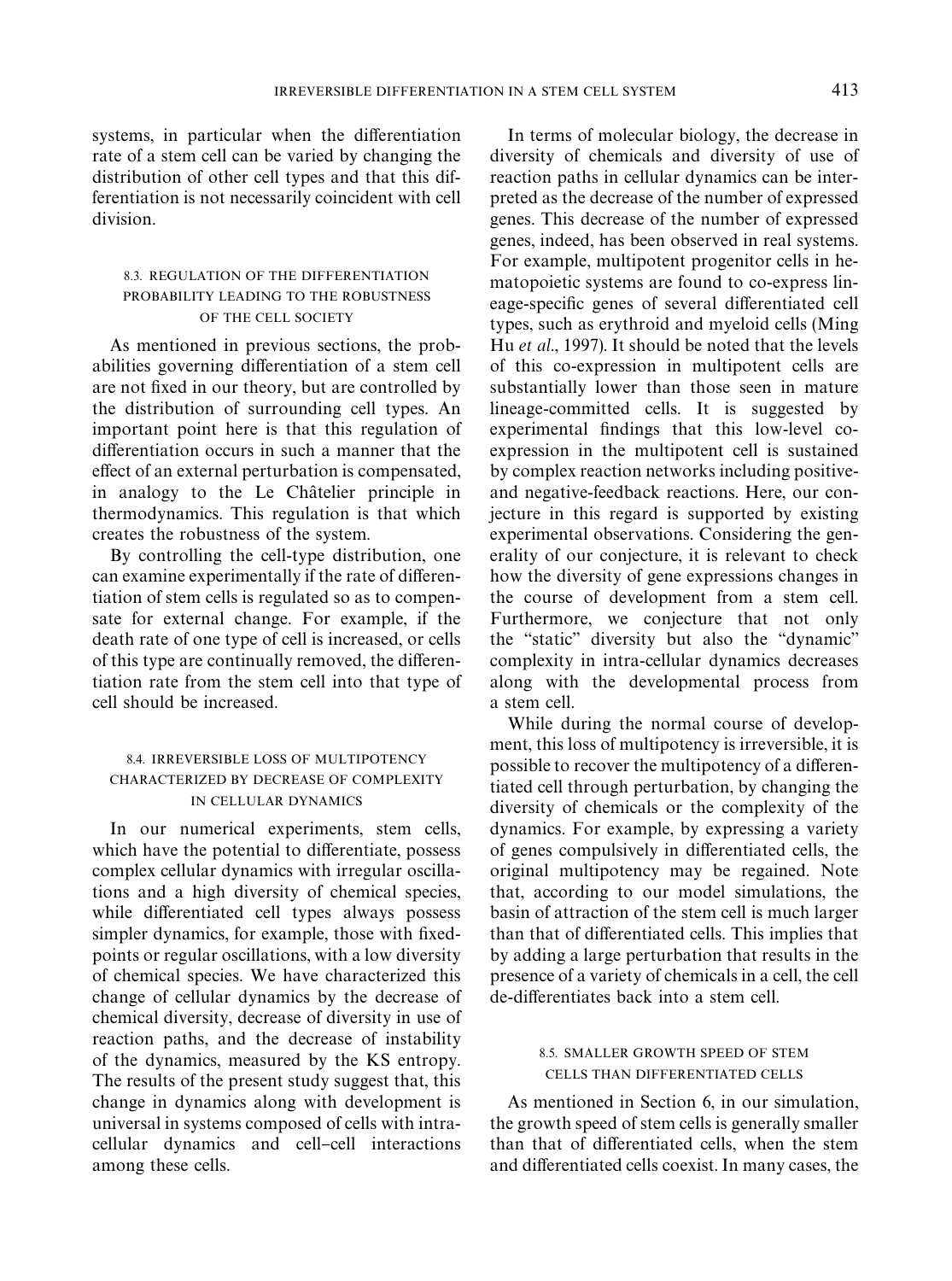<span id="page-19-0"></span>stem cells stop growing or begin to shrink after the number of cells differentiated from them has increased to a certain level. In general, there is a negative correlation between the chemical diversity (or the diversity in gene expressions) and the growth speed, which can be experimentally examined.

Of course, in a real biological system, the activation or suppression of cell growth and division involves several factors, including signal molecules called "growth factors", in addition to the condition for nutrients. Still, we believe that this smaller growth speed of stem cells is a general characteristic of the diversification process in stem-cell systems. In our numerical simulations, the speed of differentiated types is greater because they are specialized in obtaining certain specific nutrients, in contrast with the stem cells, which must obtain a larger variety of nutrients. We suspect that this may reflect the situation in real systems in which stem cells require diverse growth factors for their growth, while differentiated cells are more specialized in some specific factors.

In real multicellular systems, stem cells, such as, neural or hematopoietic stem cells, often enter a quiescent state (i.e. a  $G_0$  state) without division. These stem cells resume division actively when some external condition is changed, for example, an injury that decreases the population of differentiated cells. On the other hand, differentiated cells, such as progenitor cells in the hematopoietic system and interstitial crypt, generally have a faster growth speed. Here, as an experimentally verifiable proposition, we conjecture that the growth of stem cells generally stops if they are surrounded by a sufficient number of differentiated cells (that are produced by that stem cell), while the decrease of the number of surrounding cells leads to a resumption of the division and differentiation.

### 8.6. POSITIVE CORRELATION BETWEEN GROWTH SPEED OF CELL ENSEMBLE AND CELLULAR DIVERSITY

As shown in a previous work (Furusawa & Kaneko, 2000), an ensemble of cells with a variety of cell types that is sustained by differentiations from stem-type cells generally has a larger growth speed than an ensemble of homogeneous cells, because of the greater capability of the former to transport and share nutritive chemicals. This *positive* correlation between the growth speed and the diversity of cell types (at the cell ensemble level) can be experimentally verified in any stem-cell system. For example, if a stem cell loses the ability to differentiate through mutation, tissue consisting only of the homogeneous cells has smaller growth speed as a whole than tissue of the wild type with various cell types. In fact, this correlation is suggested by studies of cultures of the hematopoietic system [\(Suda](#page-20-0) *et al*., [1984\).](#page-20-0) Further study of this correlation will also be important to understand the evolutionary process of multicellular organisms.

The authors are grateful to T. Yomo, T. Ikegami, and S. Sasa for stimulating discussions. The work is supported by Grant-in-Aids for Scientific Research from the Ministry of Education, Science and Culture of Japan (11CE2006; Komaba Complex Systems Life Project; and 11837004). One of the authors (CF) is supported by research fellowship from Japan Society for Promotion of Science.

#### REFERENCES

- ALBERTS, B., BRAY, D., LEWIS, J., RAFF, M., ROBERTS, K.  $&$  WATSON, J. D. (1994). The Molecular Biology of the Cell, New York: Garland.
- BAGUNA, J., SALO, E. & AULADELL, C. (1989). Regeneration and pattern formation in planarians. *Development* 107, 77-86.
- BARNES, R. S. K., CALOW, P. & OLIVE, P. J. W. (1988). The *Invertebrates*. Oxford: Blackwell Sciences.
- BERGE, P., POMEAU, Y. & VIDAL, C. (1984). *Order within Chaos*. New York: John Wiley & Sons.
- BJORNSON, C. R., RIETZE, R. L., REYNOLDS, B. A., MAGLI, M. C. & VESCOVI, A. L. (1999). Turning brain into blood: a hematopoietic fate adopted by adult neural stem cells *in vivo. Science* 283, 534-537.
- DAVID, N. D. & MACWILLIAMS, H. (1978). Regulation of the self-renewal probability in Hydra stem cell clones. *Proc*. *Natl Acad. Sci. U.S.A.* 75, 886-890.
- DOLMETSCH, R. E., XU, K. & LEWIS, R. S. (1998). Calcium oscillations increase the efficiency and specificity of gene expression. *Nature* 392, 933-936.
- DOUARIN, N. M. & DUPIN, E. (1993). Cell lineage analysis in neural crest ontogeny. *J. Neurobiol*. **24**, 146-161.
- FURUSAWA, C. & KANEKO, K. (1998a). Emergence of rules in cell society: differentiation, hierarchy, and stability. *Bull*. *Math. Biol.* **60,** 659-687.
- FURUSAWA, C. & KANEKO, K. (1998b). Emergence of multicellular organisms with dynamic differentiation and spatial pattern. Artif. Life 4, 79-93.
- FURUSAWA, C. & KANEKO, K. (2000). Origin of complexity in multicellular organisms. *Phys. Rev. Lett.* 84, 6130.
- GOODWIN, B. (1963). Temporal Organization in Cells. London: Academic Press.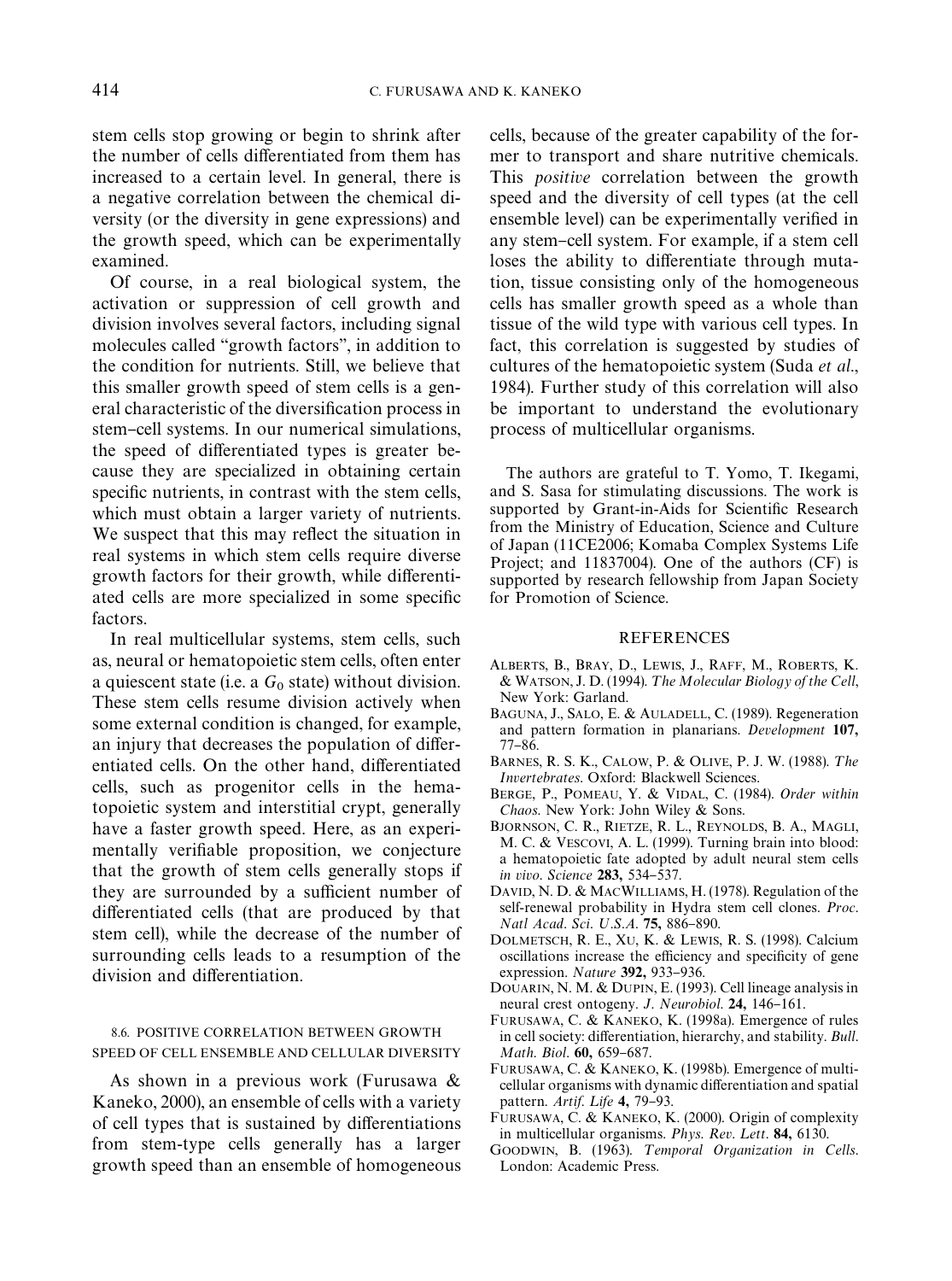- <span id="page-20-0"></span>KANEKO, K. (1989). Pattern dynamics in spatiotemporal chaos. *Physica* D 34, 1.
- KANEKO, K. (1990). Clustering, coding, switching, hierarchical ordering, and control in network of chaotic elements. *Physica* 41D, 137.
- KANEKO, K. (1994). Relevance of clustering to biological networks. *Physica* 75D, 55.
- KANEKO, K. (1998). On the strength of attractors in a high-dimensional system: Milnor attractor network, robust global attraction, and noise-induced selection. *Physica* 124D, 308-330.
- KANEKO, K. & YOMO, T. (1994). Cell division, differentiation, and dynamic clustering. *Physica* 75D, 89-102.
- KANEKO, K. & YOMO, T. (1997). Isologous diversification: a theory of cell differentiation. *Bull. Math. Biol.* 59, 139-196.
- KANEKO, K. & YOMO, T. (1999). Isologous diversification for robust development of cell society. *J*. *theor*. *Biol*. 199, 243.
- LOEFFLER, M., BIRKE, A., WINTON, D., POTTEN, C. (1993). Somatic mutation, monoclonality and stochastic models of stem cell organization in the intestinal crypt. *J*. *theor*. *Biol*. 160, 471-491.
- MING HU, KRAUSE, D., GREAVES, M., SHARKIS, S., DEXTER, M., HEYWORTH, C., ENVER (1997). Multilineage gene expression precedes commitment in the hemopoietic system. Genes & Dev. 11, 774-785.
- NAKAHATA, T., GROSS, A. J. & OGAWA, M. (1982). A stochastic model of self-renewal and commitment to differentiation of the primitive hemopoietic stem cells in culture. *J. Cell. Physiol.* 113, 455-458.
- OGAWA, M. (1993). Differentiation and proliferation of hematopoietic stem cells. *Blood* 81, 2844.
- OSAWA, M., HAMADA, K., HAMADA, H., NAKAUCHI, H. (1996). Long-term lymphohematopoietic reconstitution by a single CD34-low/negative hematopoietic stem cell. *Science* 273, 242-245.
- OTT, E. (1993). *Chaos in Dynamical Systems*. Cambridge University Press, Cambridge.
- POTTEN, C. S. & LOEFFER, M. (1990). Stem cells: attributes, cycles, apirals, pitfalls and uncertainties. *Development* 110, 1001-1020.
- SUDA, J., SUDA, T. & OGAWA, M. (1984). Analysis of differentiation of mouse hemopoietic stem cells in culture by sequential replating of paired progenitors. *Blood* 64, 393.
- TILL, J. E., MCCULLOCH, E. A. & SIMINOVITCH, L. (1964). A stochastic model of stem cell proliferation, based on the growth of spleen colony-forming cells. *Proc*. *Natl Acad*. *Sci. U.S.A.* 51, 29.

### APPENDIX A

#### Brief Introduction to Dynamical Systems Study

Theoretical study of cell differentiation as coupled dynamical systems has been put forward since (Kaneko & Yomo, 1994), and a model exhibiting stem-cell-type behavior is presented in [Furusawa & Kaneko \(1998a\).](#page-19-0) In these dynamical systems study, a cell type is given as an attracting state of intra-cellular dynamics, stabilized through cell-cell interaction, while a differentiation is represented by a dynamical switch from one state to another. Theoretical background of such coupled dynamical systems lies in the study of coupled map lattices (Kaneko, 1989) and globally coupled maps  $(Kaneko, 1990)$ . In this appendix, we briefly explain some terms in dynamical systems in the present paper, for those who are not familiar with dynamical systems. See textbooks on chaos or nonlinear dynamics for details (Ott, 1993; [Berge](#page-19-0) *et al*[., 1984\).](#page-19-0)

*Chaotic attractor*. In dynamical systems, the change of a state is represented by an orbit in the phase space. The region whose neighborhood an orbit recurrently returns to is called an attractor. Roughly speaking, the attractor is the region to which the orbit is attracted to as time passes. An attractor can be a fixed point or a cycle, while there is a chaotic attractor that is neither periodic nor represented by a combination of several cycles.

¸*yapunov exponents*. In a chaotic attractor, small difference in initial condition is amplifed. ¸*yapunov exponents* characterize this orbital instability (*i.e.* the amplification or contraction rate of a tiny difference around a orbit) in a dynamical system. Roughly speaking, the distance between two orbits with slight initial difference increases as  $\exp(\lambda t)$  for a chaotic attractor, and this  $\lambda$  gives the (maximal) Lyapunov exponent.

*Stochasticity from deterministic dynamics*. For a chaotic attractor, the future course of an orbit is unpredictable as long as our precision of observation is finite, even though the dynamics are deterministic. Then, the dynamic process is characterized only by introducing probability. Hence, chaos gives a prototype of how a deterministic system produces a stochastic behavior, which is relevant in understanding the two faces of stem cell dynamics discussed in [Section 1.](#page-0-0)

*Basin of attraction*. In some dynamical systems, there are several attractors. Depending on the initial condition, orbits are attracted to one of them. The set of initial conditions that are attracted to a given attractor is called *basin of attraction*.